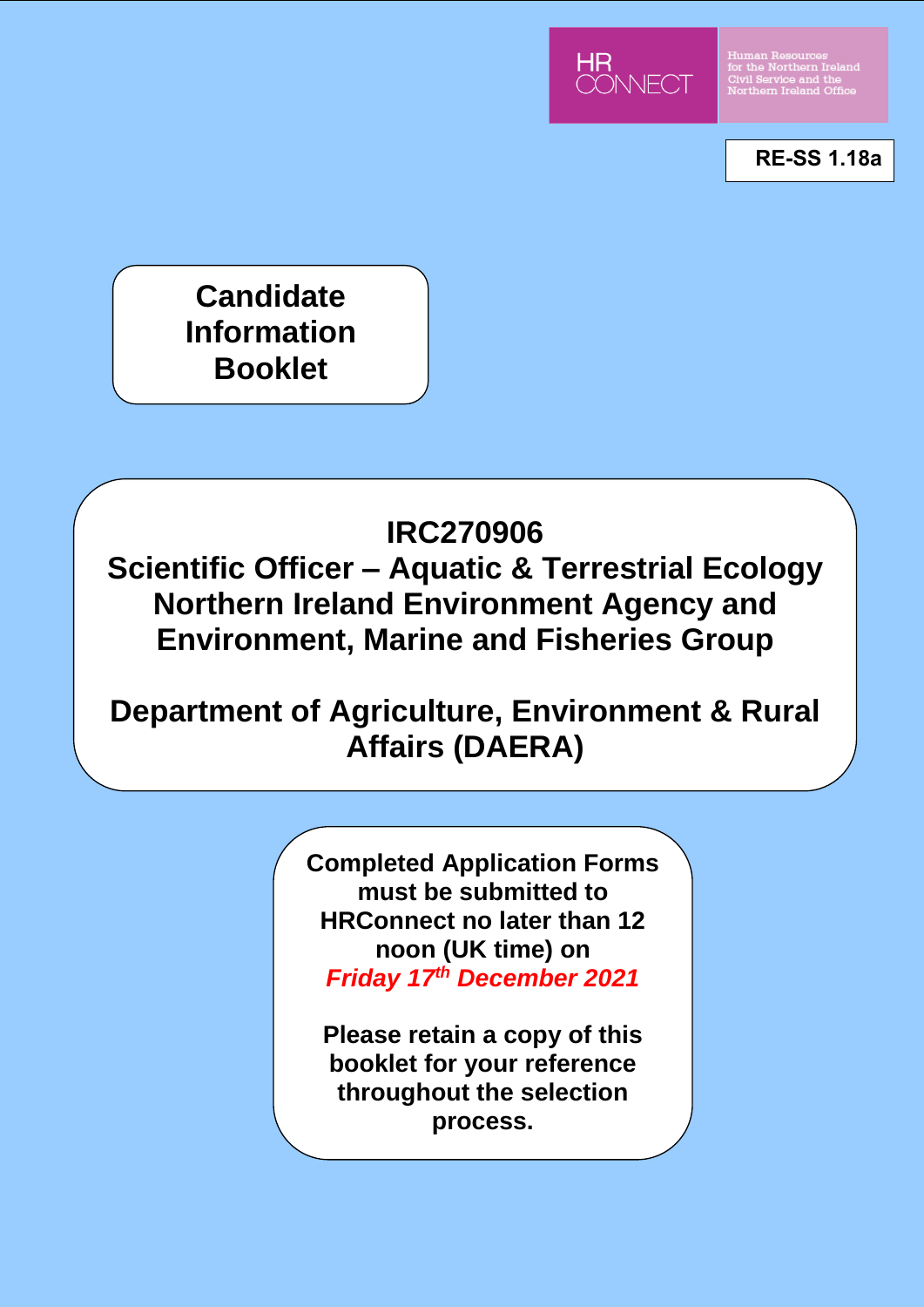# **Environment & Rural Affairs** *Department of Agriculture,*

**Sustainability at the heart of a living, working, active landscape valued by everyone.**

# **Communication between HRConnect and you**

HRConnect will issue electronically as many competition communications as possible, you should therefore check your email account, including junk mail folder, to make sure that you don't miss any important communications in relation to this competition. There may, however, still be a necessity to issue some correspondence by hard copy mail.

| Page |
|------|
| 3    |
| 4    |
| 11   |
| 13   |
| 16   |
| 19   |
| 21   |
|      |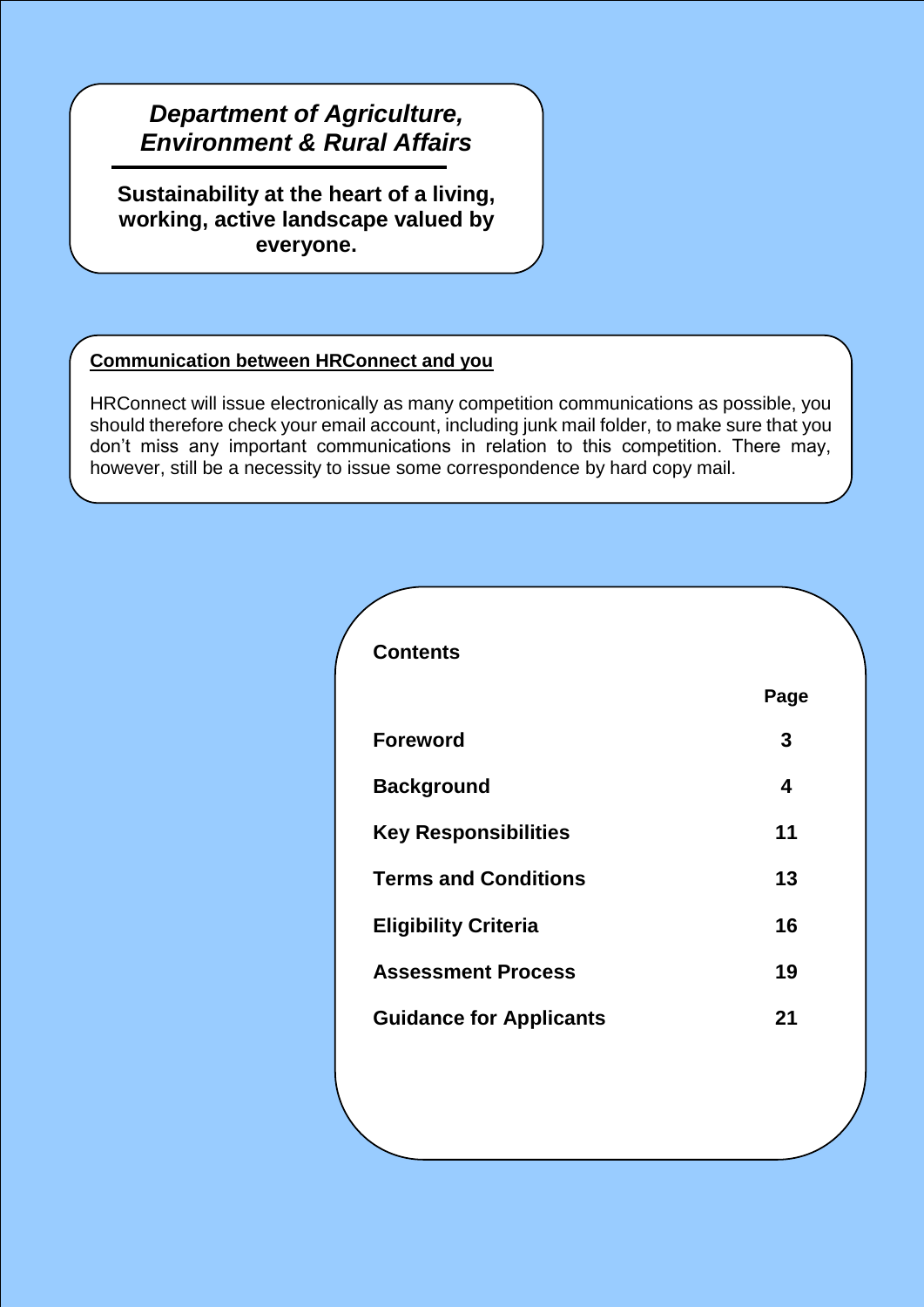# **FOREWORD**

Thank you for your interest in the Scientific Officer Post – Aquatic & Terrestrial Ecology with the Northern Ireland Environment Agency (NIEA) and the Environment, Marine and Fisheries Group (EMFG). NIEA and EMFG contribute to the Department of Agriculture, Environment and Rural Affair's vision of "Sustainability at the heart of a living, working, active landscape valued by everyone".

An important element of our work involves engaging and co-operating with other stakeholders and the public to limit adverse impacts upon and improve the environment.

The Agency and EMFG have a wide range of scientific and professional skills and expertise among its staff. This skills and experience base allows us to manage and protect our waters, countryside and landscapes and their wildlife and to maintain a healthier environment and facilitate public appreciation of them.

If you believe you have the skills and experience to tackle this post, I would be delighted if you would take the next step and complete and submit the application form.

**Paul Donnelly Chief Executive Northern Ireland Environment Agency**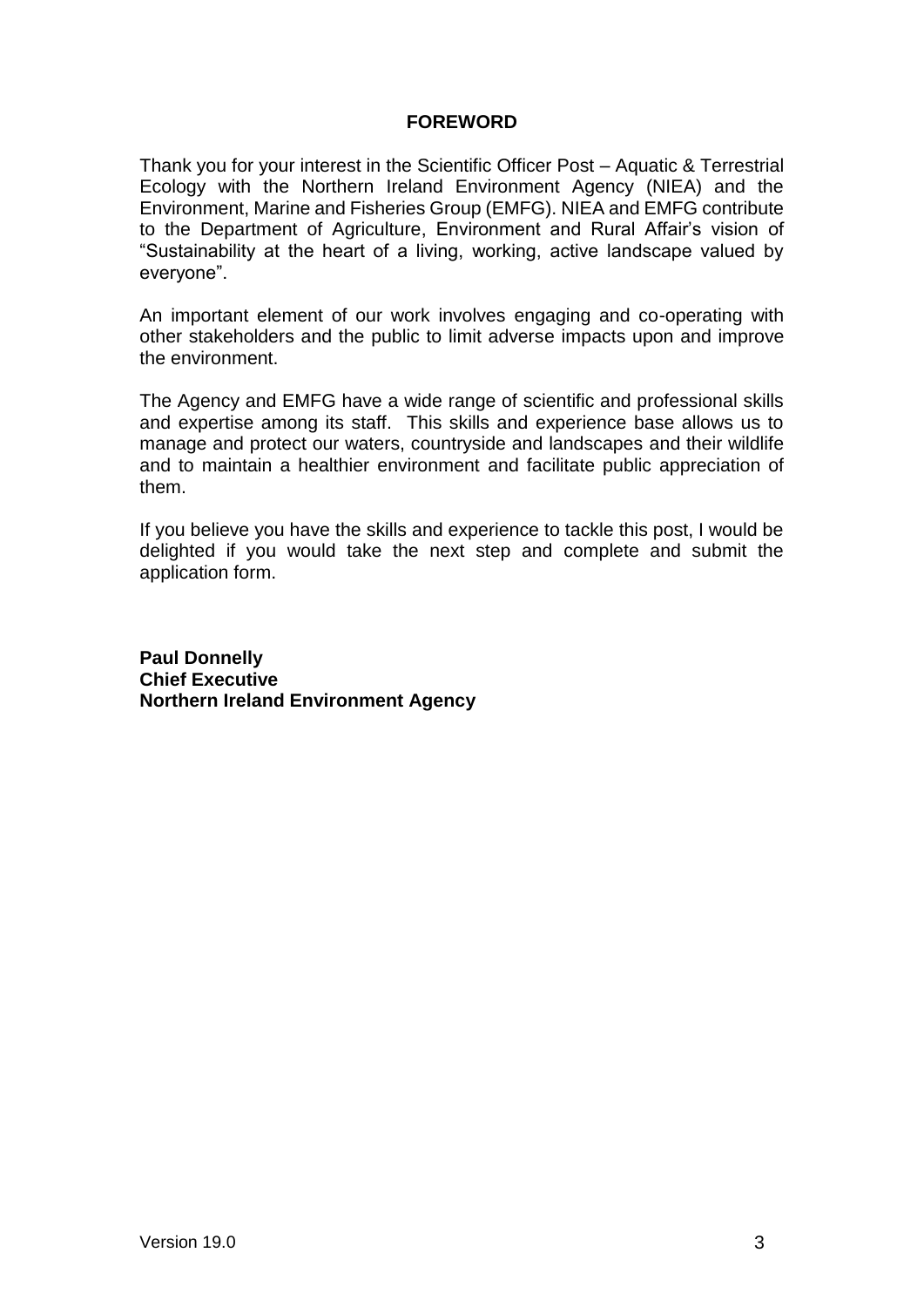# **BACKGROUND**

The Department of Agriculture, Environment and Rural Affairs (DAERA) has responsibility for food, farming, environment, drinking water quality, fisheries, forestry and sustainability policy and the development of the rural sector in Northern Ireland.

The Department assists the sustainable development of the agri-food, environmental, fishing and forestry sectors of the Northern Ireland economy, having regard for the needs of the consumers, the protection of human, animal and plant health, the welfare of animals and the conservation and enhancement of the environment.

DAERA provides a business development service for farmers and growers and a veterinary service for administration of animal health and welfare. The Department's College of Agriculture, Food and Rural Enterprise (CAFRE) delivers training and further and higher education courses in the agri-food sector. DAERA is responsible to the Department of the Environment, Food and Rural Affairs (DEFRA) in Great Britain for the administration of schemes affecting the whole of the United Kingdom. The Department also oversees the application of European Union agricultural, environmental, fisheries and rural development policy to Northern Ireland.

DAERA has responsibility for environment, the Green Growth agenda and climate change, food, farming, fisheries, marine, forestry, rural development and sustainability policy. The Department supports the development of thriving rural communities; the conservation and enhancement of the environment; the sustainable development of a £5 billion agri-food industry, having regard for the needs of the consumers, the protection of human, animal and plant health and the welfare of animals; the development of the fisheries sector; and the development of our forested land. Given the importance of the EU exit agenda to these sectors and activities, DAERA is at the centre of the transition arrangements.

# **Vision**

"Sustainability at the heart of a living working, active landscape valued by everyone".

# **Strategic Outcomes**

- 1. Natural Environment To protect and enhance our natural environment now and for future generations whilst advocating its value to and wellbeing for all.
- 2. Economic Growth To enhance our food, forestry, fishery and farming sectors using efficient and environmentally sustainable models which support economic growth.
- 3. Rural Communities To champion thriving rural communities that contribute to prosperity and wellbeing.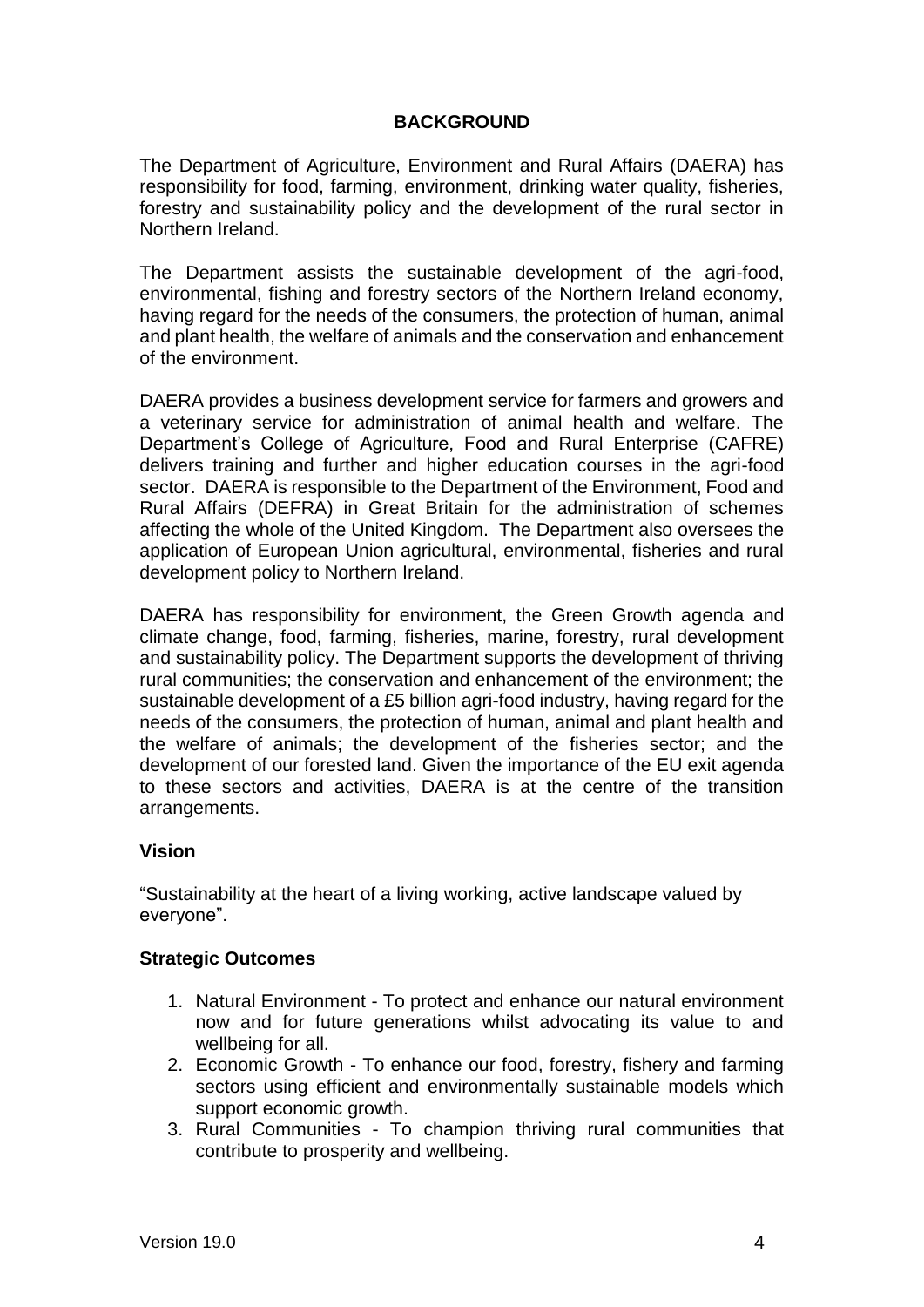4. Exemplar Organisation - To be an exemplar, people focused organisation, committed to making a difference for the citizens we serve.

# **DAERA Top Management Group comprises:**

- $\triangleright$  Central Services and Contingency Planning
- ▶ Veterinary Service Animal Health Group
- $\triangleright$  Environment Marine and Fisheries Group
- $\triangleright$  Food and Farming Group
- $\triangleright$  Rural Affairs, Forest Service and Estates Transformation

# **DAERA has two Executive Agencies:**

Northern Ireland Environment Agency (NIEA) Forest Service

The Department also sponsors six Arm's Length Bodies (ALBs) including:

# Executive NDPBs

- Agri-Food and Biosciences Institute (AFBI)
- Livestock and Meat Commission (LMC)
- Northern Ireland Fisheries Harbour Authority (NIFHA)
- Agricultural Wages Board for Northern Ireland (AWB)

# Advisory NDPB

Council for Nature Conservation and the Countryside (CNCC)

# North South Body

• The Loughs Agency of the Foyle, Carlingford and Irish Lights Commission.

The Interim Permanent Secretary of DAERA is Anthony Harbinson.

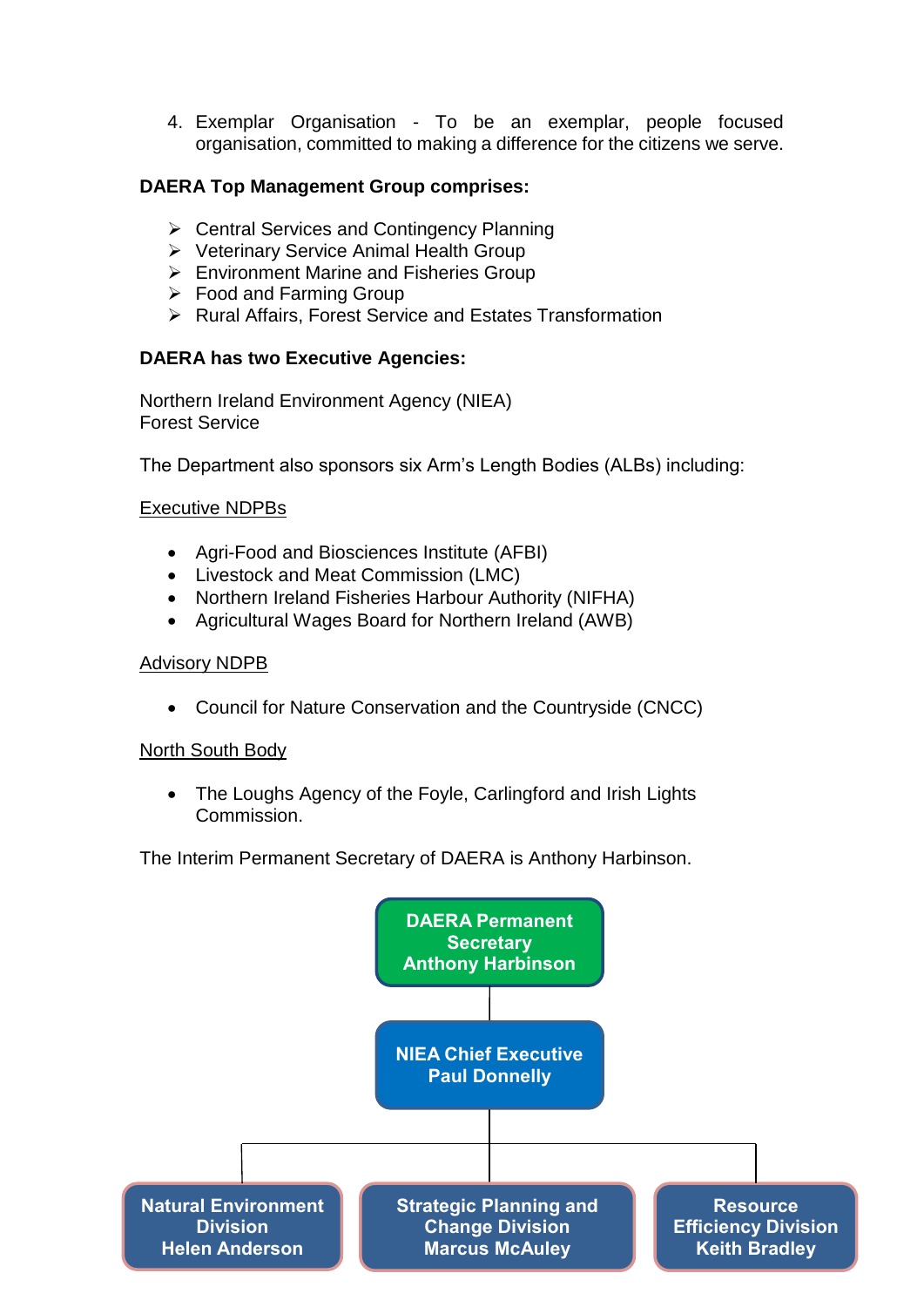# **NORTHERN IRELAND ENVIRONMENT AGENCY**

The Northern Ireland Environment Agency (NIEA) is an Executive Agency within DAERA. The NIEA has three Divisions; namely Natural Environment Division; Resource Efficiency Division; and Strategic Planning and Change.

NIEA's primary purpose is to protect and enhance Northern Ireland's environment, and in doing so, to deliver health and well-being benefits and support economic growth.

One of DAERA's four strategic outcomes is, "a clean, healthy environment, benefitting people, nature and the economy", which underpins the draft Programme for Government (PfG) Outcome 2, "we live and work sustainably – protecting the environment". In line with NIEA's overall purpose, the Agency has a pivotal role in delivering these outcomes through its own five key priorities:

- Good habitat and landscape quality with species abundance and Diversity;
- Promotion of environmentally sustainable development and infrastructure;
- Freshwater and marine environment at "good status";
- A fully compliant regulated industry; and
- A compliant crime free waste sector.

The Agency also plays an important role in supporting policy development within DAERA's Environment, Marine and Fisheries Group as well as contributing to wider policy development across DAERA on key issues such as waste, biodiversity, animal disease control, environmental farming schemes and future agri-environment policies.

The role of NIEA is to:

- promote both public awareness of environmental issues and action to deal with them;
- regulate adverse human impacts upon the environment;
- work in partnership with others to protect the environment;
- protect public health through regulation of drinking water quality;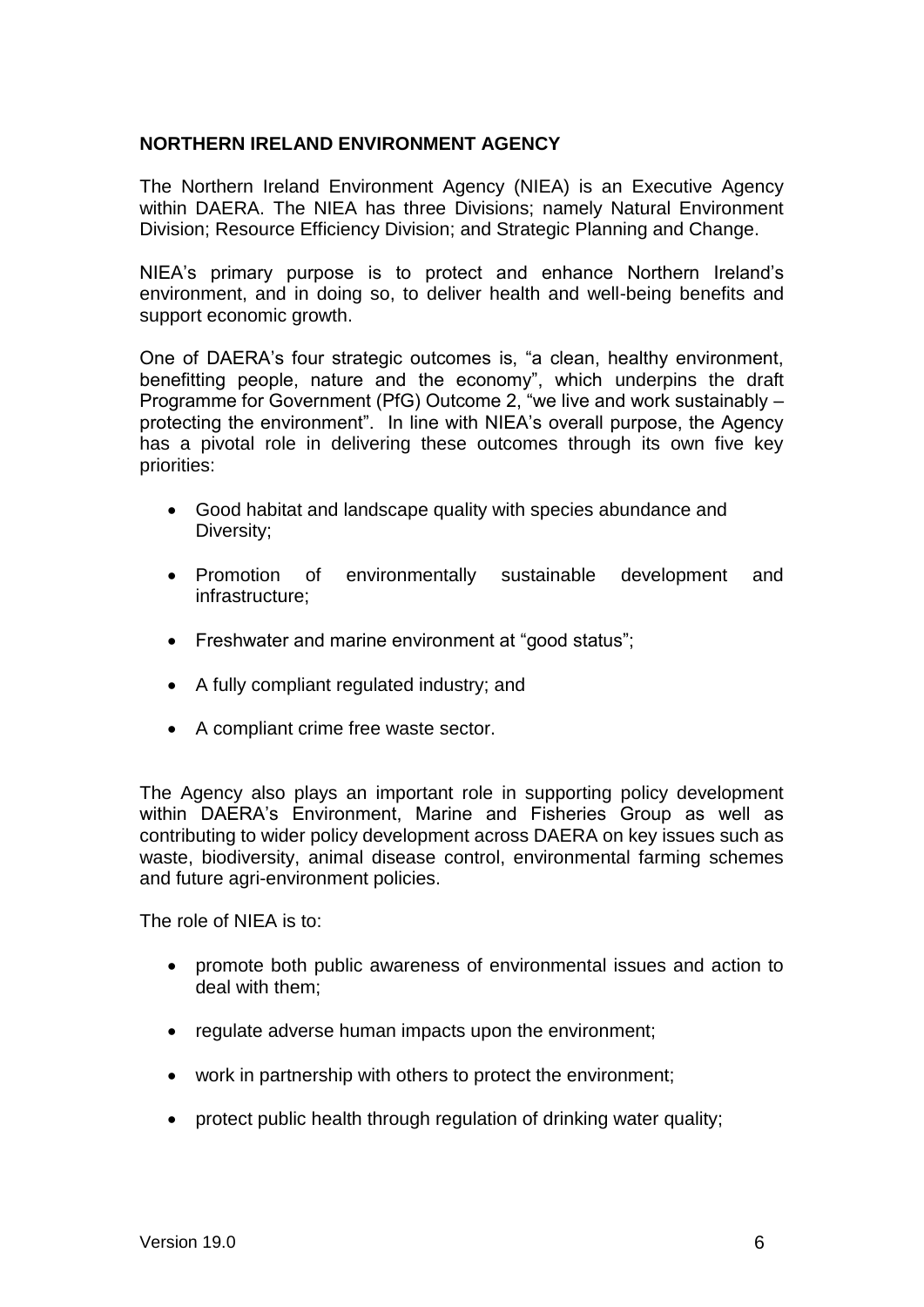- provide financial support to others to encourage action to protect the environment;
- manage our properties to promote public access to, and understanding of, the environment; and
- advise Government and other key sectors on environmental issues.



# **ENVIRONMENT MARINE AND FISHERIES GROUP (EMFG)**

Marine and Fisheries Group is responsible for the development of a Climate Change Bill and a dynamic policy agenda to protect, conserve and enhance the environment (including land, air, freshwater and marine waters), along with an effective regulation regime. By developing our natural assets, the Group supports the health and social well-being of the population and the development of a sustainable and dynamic economy. It also develops and delivers policy and legislation to protect, manage and ensure the sustainable use of our seas and inland fishery resources.

Environment, Marine and Fisheries Group incorporates 5 Divisions:

- Environmental Policy Division
- Regulatory and Natural Resource Policy Division
- Marine and Fisheries Division
- Environment EU Transition Division
- Green Growth & Climate Action Division

NIEA and EMFG combined has over 730 staff, who are located in offices throughout Northern Ireland. There are two major office sites: one in Belfast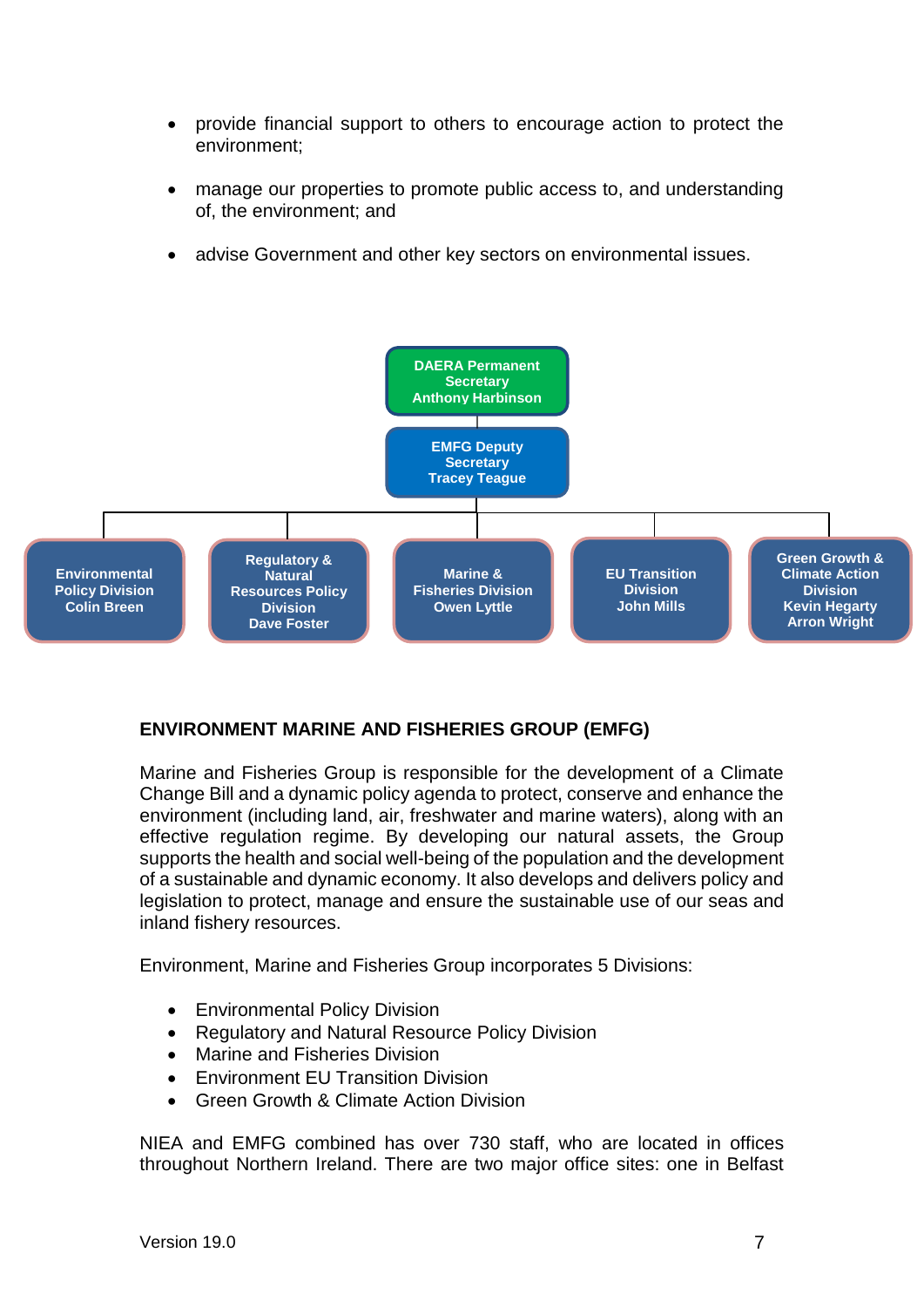and one in Lisburn, with the NIEA's headquarters located in the Klondyke Building, Belfast. Other sites include Dundonald House, Belfast, Downpatrick, Ballykelly and other regional sites (mainly country parks) across Northern Ireland.

Further information about NIEA and EMFG and a detailed explanation of their work can be obtained on the internet at:

<https://www.daera-ni.gov.uk/publications/daera-business-plans>

http://www.daera-ni.gov.uk/publications/niea-business-plan-2020-21 Further information about NIEA can be obtained on the Internet at [www.daera](http://www.daera-ni.gov.uk/northern-ireland-environment-agency)[ni.gov.uk/northern-ireland-environment-agency](http://www.daera-ni.gov.uk/northern-ireland-environment-agency)

These Scientific Officer Aquatic & Terrestrial Ecology posts are mainly in the following Divisions:

- NIEA: Natural Environment Division:
- EMFG: Marine and Fisheries Division:
- NIEA: Resource Efficiency Division; and
- NIEA: Strategic Planning & Change Division

However, other Aquatic & Terrestrial Ecology vacancies at this grade may arise during the lifetime of this competition within the other Divisions and Directorates across DAERA.

**Helen Anderson (G5) Director**

**Mark Hammond (G6) Head of Natural Environment Operations**

**Sara McGuckin (G6) Head of Natural Science**

# **Natural Environment Division**

Northern Ireland has a rich and varied landscape, biodiversity and geodiversity that is almost unparalleled. Natural Environment Division, is responsible for protecting, conserving and enhancing these assets which it does through a variety of statutory and non-statutory means.

This includes: the protection and management of species, designated sites and other natural heritage areas; promoting and supporting geodiversity, landscape and biodiversity conservation, environmental farming and public access to and enjoyment of the natural environment; generating, gathering evaluating and interpreting scientific information and evidence to underpin the work on conserving natural heritage and to increase our knowledge and understanding of the environment; conservation of natural heritage through direct action and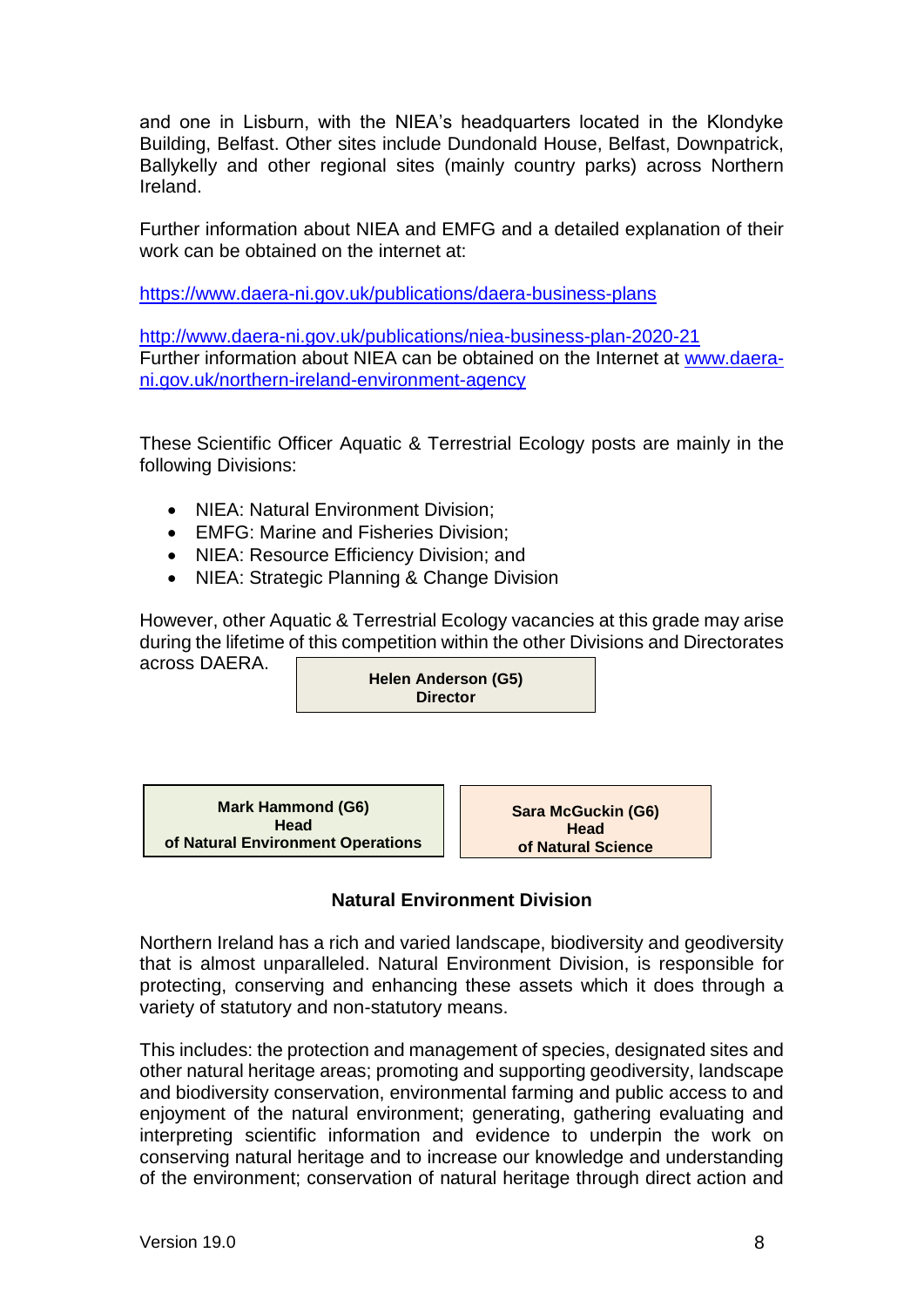development of management measures to reduce adverse impacts such as those from emissions and invasive species; implementation of legislation; provision of advice to other departments, agencies, other public bodies and stakeholders; and management of NIEA Country Parks and Nature Reserves and to facilitate their enjoyment by the visiting public.

It is structured around 10 work areas – Biodiversity and Wildlife; Conservation Science; Conservation, Designation and Protection; Countryside Coast and Landscapes; Planning Response; Regional Operations; Air Quality and Biodiversity; Land Management; Brexit and Operational Change; Funding and Partnerships.



# **Marine and Fisheries Division**

Marine and Fisheries Division is responsible for the promotion, protection, enhancement and sustainable use of all fish stocks inland and at sea (including aquaculture and fish health), and the marine environment, through legislation, planning, licensing, monitoring and conservation activities.

It provides lead policy advice to the DAERA Minister in respect of the marine environment, inland and sea fisheries, aquaculture and fish health as well as providing a science evidence service to support regulatory and statutory roles.

It is responsible for implementing a range of national and international statutory obligations through the development of a regional Marine Plan; delivery of regulation and enforcement regimes; issue of licences and consents; designation and management of marine conservation sites; the conservation, protection, development and promotion of salmon and inland fisheries; and the provision of financial support through grant aid.

The Division acts as the Department's policy sponsor of the NI Fisheries Harbour Authority and the North-South Body, the Loughs Agency.

It is structured around work areas including – Conservation & Reporting; Marine Planning; Monitoring & Assessment; Strategy & Licensing; Inland Fisheries; Sea Fisheries Inspectorate; Sea Fisheries Policy & Grants; Aquaculture and Fish Health Policy.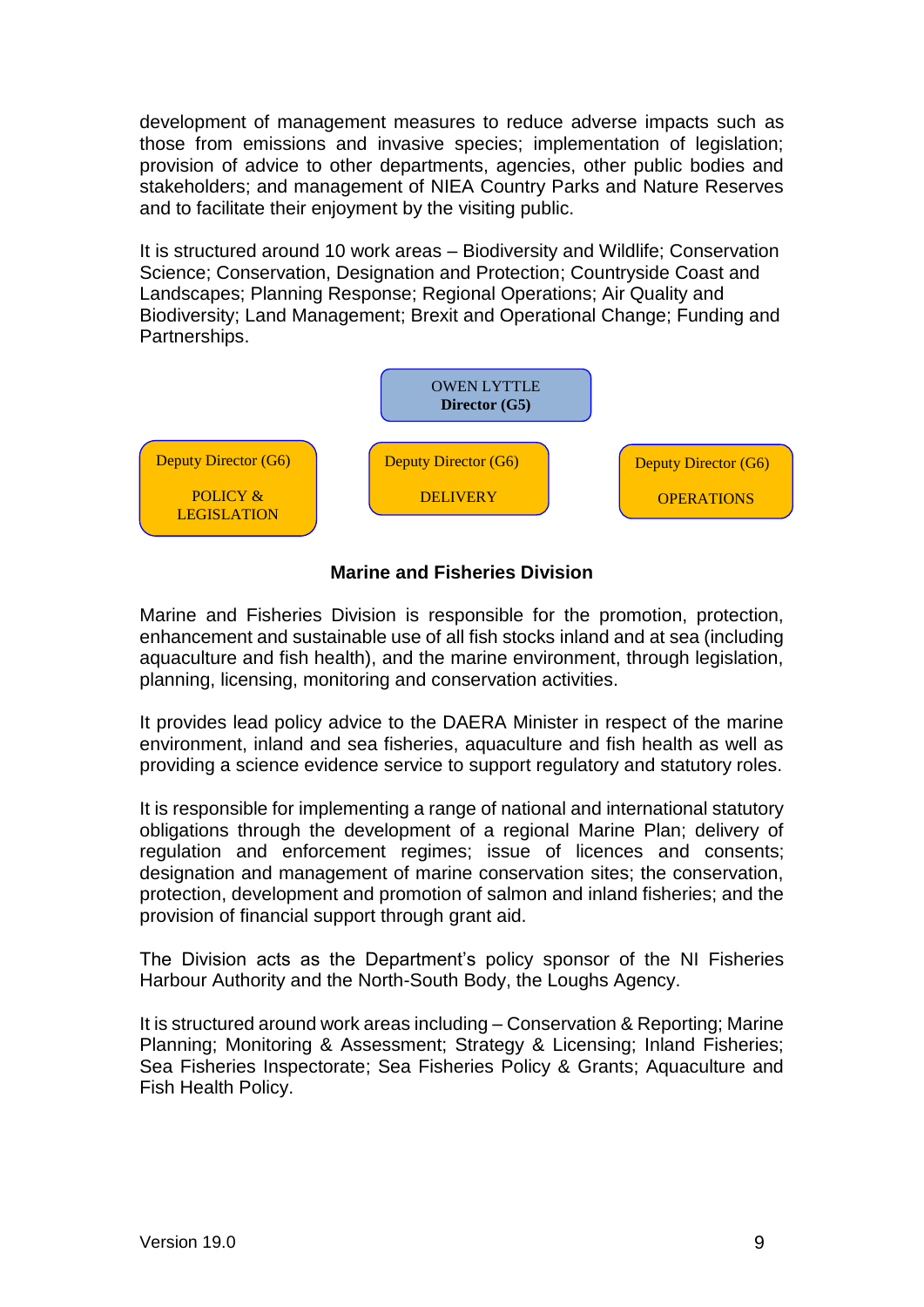# **Resource Efficiency Division**

The Resource Efficiency Division is responsible for a diverse range of activities and seeks to safeguard the quality of the environment through effective regulation of activities that have the potential to impact on air, water and land. This involves engagement with businesses and the public to provide information and advice; monitoring, recording, reporting and setting standards for compliance; issuing consents, licences, permits and authorisations and enforcing legislation.

The Division is structured around 5 work areas – Water Management Unit; Regulatory Unit; Enforcement Unit; Industrial Pollution and Radiochemical Inspectorate Unit; and NIEA EU Transition Operational Unit.

Most ecologists within this division are in Water Management Unit Water Assessment Data and Evidence Group which is responsible for protecting and improving Northern Ireland's aquatic environment through monitoring the biological water quality of rivers and lakes across Northern Ireland, associated data analysis and reporting, and commissioning relevant research. The group also carries out investigations and surveys in support of the river basin management plan and associated catchment management activities.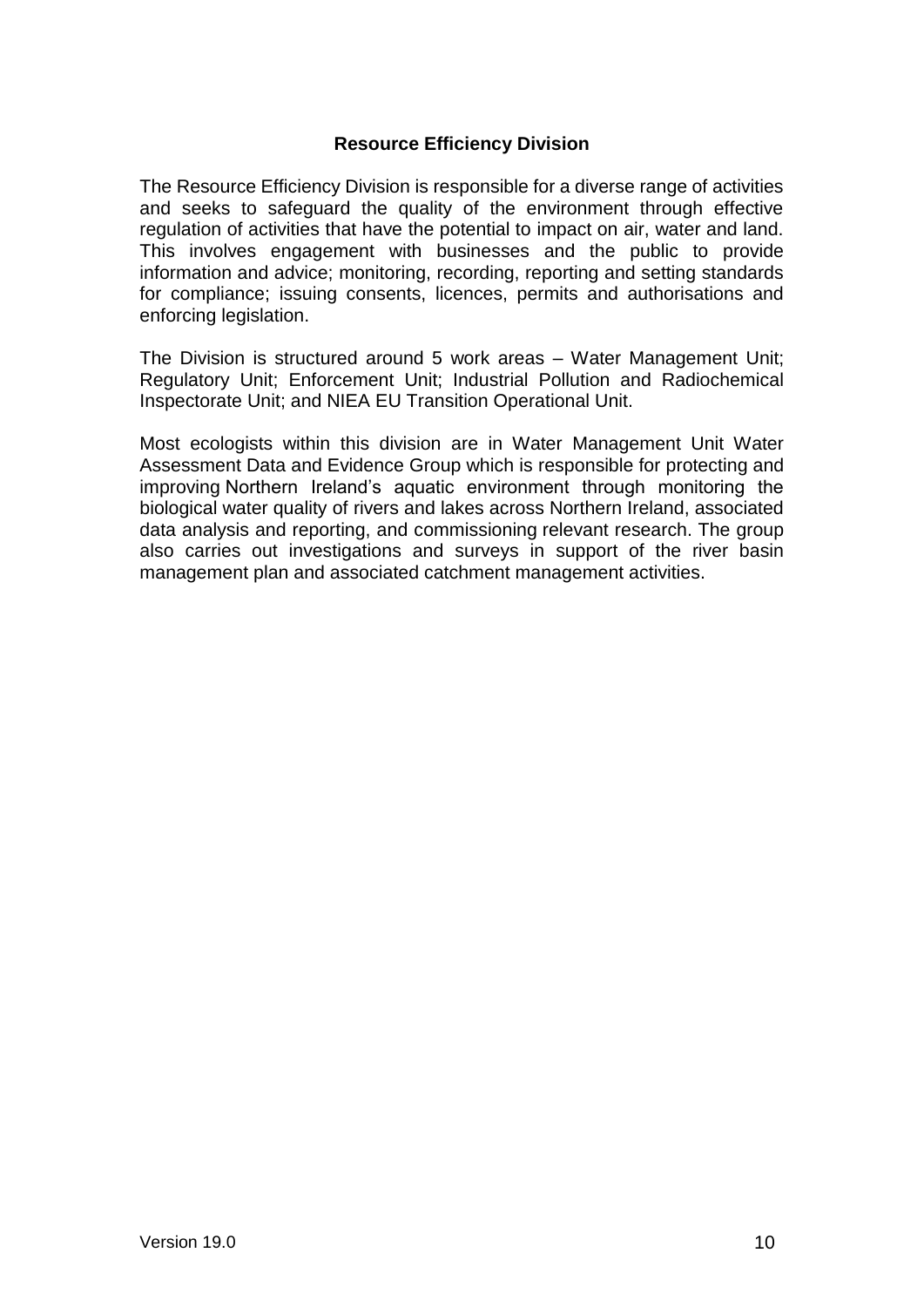# **KEY RESPONSIBILITIES**

#### **Scientific Officer – Aquatic and Terrestrial Ecology.**

This role will primarily focus on the Natural Environment Division, Resource Efficiency Division and Marine and Fisheries Division's sphere of responsibility. However a limited number of Ecology posts do exist in the other Divisions across NIEA, EMFG and the Department of Agriculture, Environment and Rural Affairs.

The post holder will be a member of a team with a broad range of natural science skills and may have people management responsibilities. They will normally report to a Higher Scientific Officer. The post holder's main responsibilities will be dependent on the work area they are assigned to and may include some of the following responsibilities:

- ensuring the provision of appropriate evidence based scientific advice and guidance to colleagues, customers and stakeholders and to provide briefing for external and internal correspondence in the field of ecology and the natural environment including habitats, species, earth science and landscapes.
- the preparation of scientific reports/surveys/casework in the field of ecology and/or the natural environment which will enable appropriate courses of action or activity to be undertaken to support good environmental outcomes. This may include the development of management plans, technical reviews, assessments of impacts and determination of applications for licences, permits, consents/assents, permissions or other registrations.
- designing and implementing routine scientific surveys and fieldwork as part of larger monitoring programmes including the mapping, recording and monitoring work of habitats and species in the terrestrial, marine or freshwater environments and/or earth science and/or landscape features.
- identifying sites qualifying for nature conservation and / or landscape designation under international treaties and domestic legislation, preparing designation criterion citations, bringing forward and consulting on designation proposals, including liaison with landowners.
- managing, advising on and facilitating through support to others the effective management for natural heritage conservation of ecosystems, sites, habitats, species, earth science and landscapes.
- promoting awareness of the natural heritage of Northern Ireland, its importance in delivering ecosystem services and health and well-being and promoting its conservation and enjoyment through facilitating public access to the natural environment.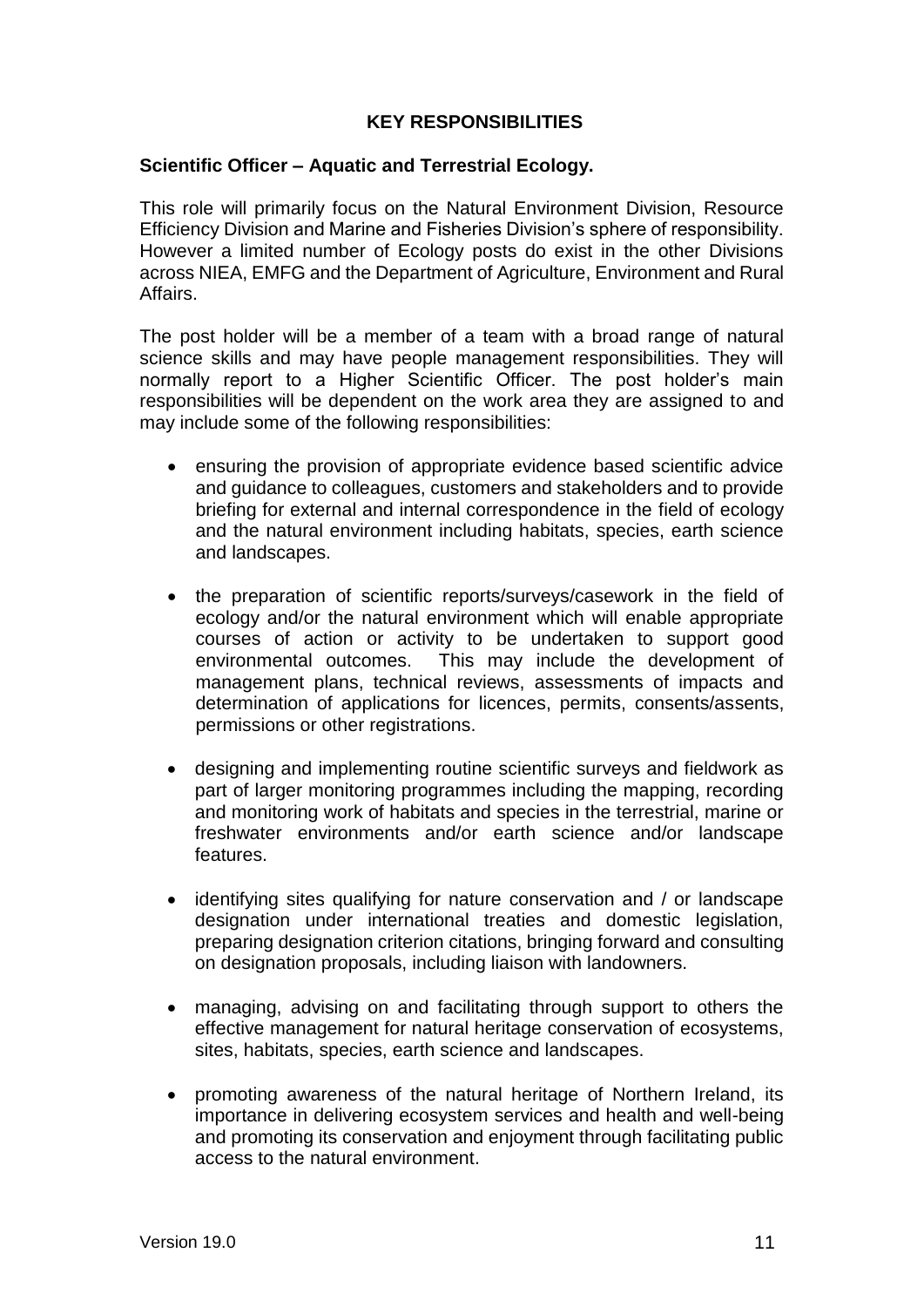- implementation of the requirements of environmental legislation applicable to Northern Ireland and conducting a broad range of regulatory activity including where necessary, the investigation on noncompliance and the taking of appropriate enforcement action in order to protect the environment, which may include the provision of witness and scientific ecological evidence to Tribunals, Planning & Water Appeals Commissions and in the Courts.
- developing close working relationships and networks with a range of stakeholders including, but not limited to colleagues within EMFG and the wider department, other government departments and agencies in NI and GB, statutory advisory bodies and other NDPBs, trade bodies, NGOs and local communities.
- actively contributing to planning, allocating and conducting work to meet the objectives of their division's business plan and unit level objectives, ensuring work meets required deadlines as well as ensuring the quality of work produced.
- actively contributing to a Health and Safety culture by reviewing and maintaining awareness of the business area's risk assessments to ensure personal adherence to safe working practices and compliance with prevailing policies and standards.
- assisting colleagues in ensuring that the range of outputs and outcomes of your team's work adheres to legislative and other regulatory requirements, satisfies customer demands and meets operational and technical quality and reporting standards within the confines of budgetary and other resource allocations.
- conducting fieldwork which may include working over arduous terrain, within industrial sites, along watercourses, boat work and intertidal survey work depending on the nature of the post undertaken.
- utilisation and management of scientific data and records on several IT platforms, development of metadata for submission to EU and UK data portals databases, GIS and bespoke mapping systems.

**The above list is not comprehensive but gives a good indication of the main duties of the post. The emphasis on particular duties will vary over time according to business needs.**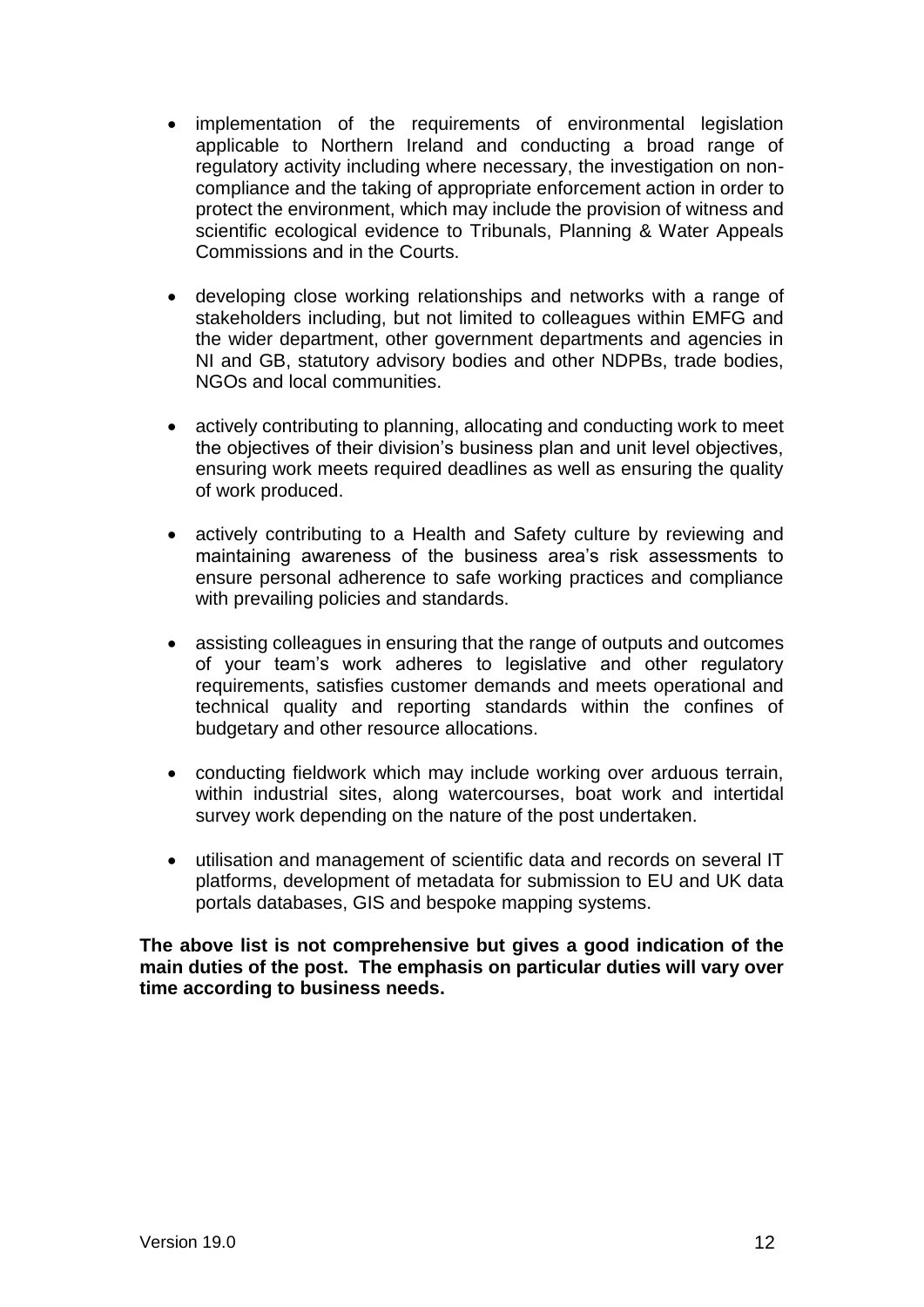# **TERMS AND CONDITIONS**

There is currently a number of full time permanent vacancies. The successful candidates will be direct employees of the Department of Agriculture Environment and Rural Affairs (DAERA).

Further appointments may be made from this competition should NICS positions become vacant which require the same eligibility criteria and have similar duties and responsibilities.

#### **Location**

The vacant posts will mainly be in the two headquarter buildings at the following locations:

- Klondyke Building, Cromac Avenue, Lower Ormeau Road, Belfast. BT7 2JA;
- Water Management Unit, 17 Antrim Road, Lisburn, BT28 3AL

However other vacancies at this grade may arise during the lifetime of this competition at various locations across the whole DAERA estate, including Ballykelly, in Northern Ireland.

#### **Salary**

Salary will be within the range £28,706 - £29,307 within which pay progression will be performance related.

Starting salary will be at the minimum of the scale. If the successful candidate is an existing civil servant, normal pay on promotion/re-grading arrangements will apply.

# **Pensions**

The NICS offers all employees an attractive pension package. Further details can be found on the Principal Civil Service Pensions Scheme (Northern Ireland) website at [www.finance-ni.gov.uk/civilservicepensions-ni](http://www.finance-ni.gov.uk/civilservicepensions-ni) 

#### **Holidays**

In addition to public and privilege holidays, currently 12 days, the annual leave allowance will be 25 days, rising to 30 days after 5 years' service.

# **Hours of Work**

The normal conditioned hours of work are full-time: 42 hours per week which includes a 1 hour meal break (37 hours net) Monday to Friday. Most offices work flexi-time.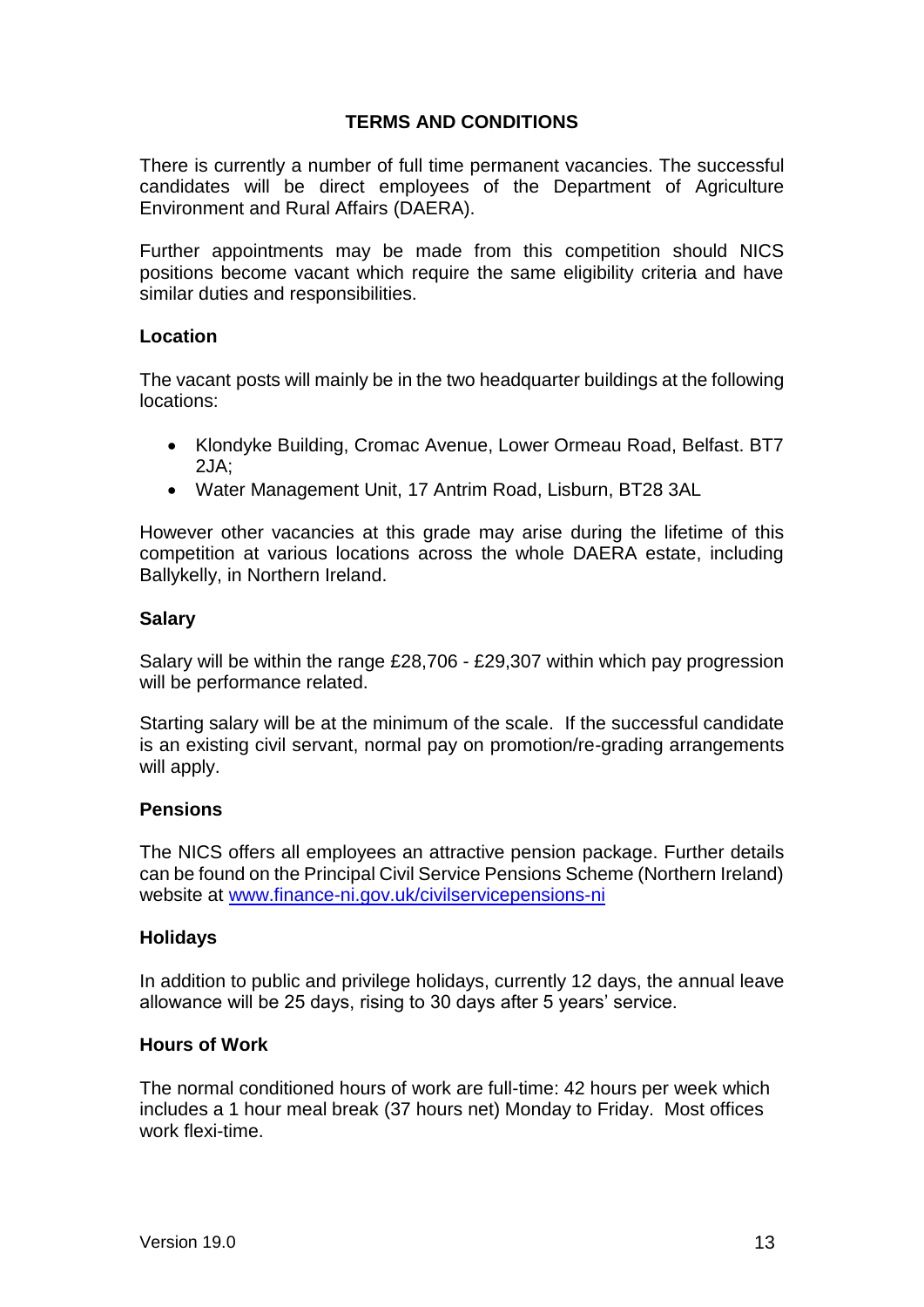# **Travel**

As these posts may require the successful candidate to travel on official duty, which may also include the driving of Departmental vehicles, the successful candidates must hold a driving licence and have access to a form of transport that allows the officer to fulfil the duties of the post in full. Travel will be across Northern Ireland and also nationally and internationally as required.

# **Vetting**

An appointment will be dependent on the individual satisfying the vetting requirements for the post. The level of vetting required for this post is basic.

# **Medical**

As some posts to be filled are fully operational and require staff to spend considerable time on Departmental vessels, there are Health and Safety requirements pertinent to these particular posts.

Following interview, successful candidates who have been allocated to these specific posts will be required to attend an appointment provided by the Department for a satisfactory MCA Sea Farers Medical Report (ML5) or an ENG1 as appropriate prior to them being appointed.

Should candidates not obtain a satisfactory MCA Sea Farers report, they will be placed in an alternative role.

# **Probation**

Confirmation of appointment will be dependent upon the satisfactory completion of a probationary period of 1 year. If performance, conduct or attendance during this period is not satisfactory the appointment may be terminated.

# **Career Development**

The NICS is committed to career development and offers attractive career prospects across a wide variety of roles and professions. Career development is an integral part of the performance management system. Personal Development Plans identify learning and development needs with a view to enhancing skills and capabilities. We recognise that the skills of our people are our greatest asset and we will continually seek to train and develop them in line with our business goals.

NI Civil Servants have access to a wide range of internal job opportunities, including secondments with external organisations and are encouraged and supported in proactively managing their career.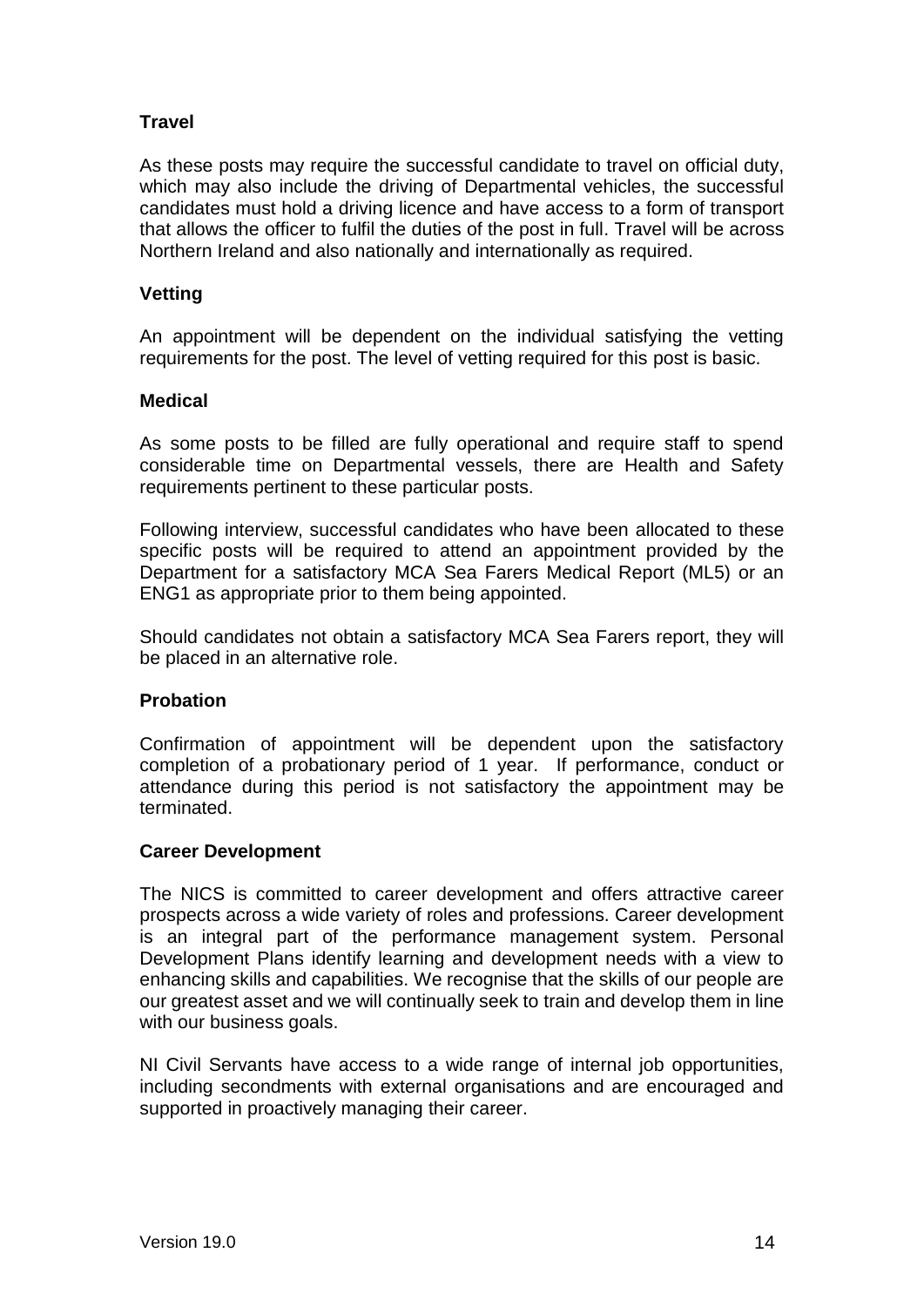# **Conflict of Interest**

It is a basic requirement of all Civil Servants that their private activities should not bring them in to conflict with their official duties.

Conflict of Interest is not limited to the individual's own private, financial or other interests, as family, friends and associates may also have dealings which affect the Department's business directly or indirectly. Therefore to avoid any conflict or potential conflict and to demonstrate impartiality to the public at all times, an officer must not, without prior approval, engage in any activity which could be considered to be in conflict with official business.

As such, to protect employees and the Department from public criticism, it will be mandatory for the successful candidate to complete a Conflict of Interest declaration on appointment.

# **Further Information**

If you have any questions about the competition process, want to learn more about the post before deciding to apply or require any documentation in an alternative format, you should contact HRConnect on 0800 1 300 330 or email: [recruitment@hrconnect.nigov.net](mailto:recruitment@hrconnect.nigov.net)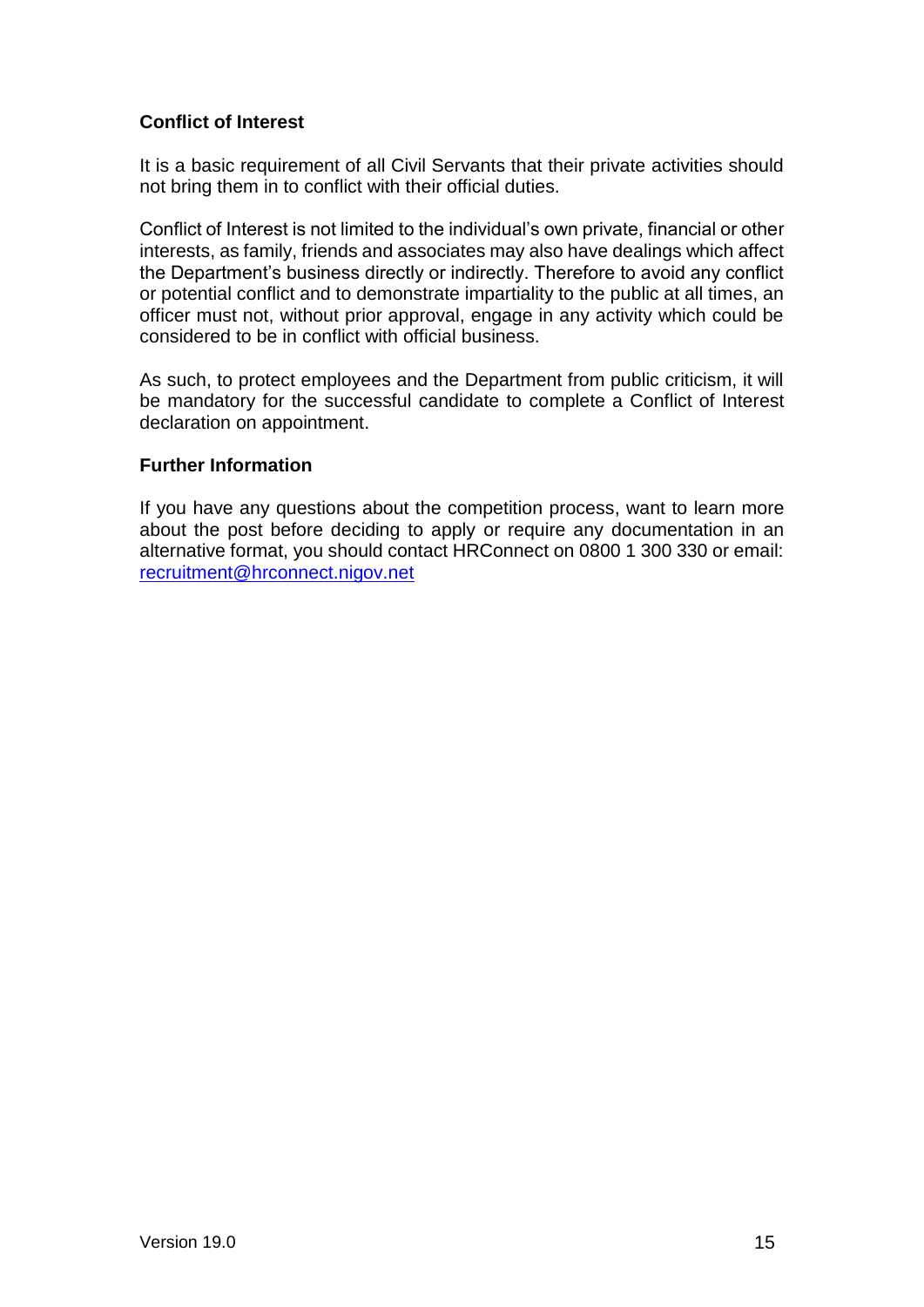# **ELIGIBILITY CRITERIA**

Applicants must, by the closing date for applications:

1. A minimum of 4 GCSEs (or equivalent) at Grade C or above including English, Maths and a Science.

# **AND**

- 2. A minimum of 2 years' experience\*, gained within the last 8 years, where the primary purpose of the position is associated with the conservation or assessment of our natural terrestrial, aquatic or marine heritage, or a combination of the following:
- Ecosystems
- Habitats
- Species
- Earth Science
- Landscapes
- Ecological Assessments
- Ecological Surveys (including mapping, recording and monitoring of scientific data)
- Conservation Management (including access to the natural environment)

\* experience can be gained in a paid, voluntary or academic capacity

# **AND**

3. A full driving licence, valid for Northern Ireland, that will enable the candidate to carry out the duties of the post in full

Applications will also be considered from applicants with relevant formal qualifications considered by the selection panel to be of an equivalent or higher standard to those stated.

**Relevant** or **equivalent** qualifications: give the type of qualification and date awarded (the date awarded is the date on which you were notified of your result by the official awarding body). If you believe your qualification is equivalent to the one required, the onus is on you to provide the panel with details of modules studied etc so that a well-informed decision can be made.

You will be required to provide documentary evidence of your qualifications at interview so please ensure you have these readily available.

# **SHORTLISTING CRITERIA**

In addition applicants should be aware that after an eligibility sift, should it be necessary to shortlist candidates to go forward to interview, the following shortlisting criteria will be used in the order listed: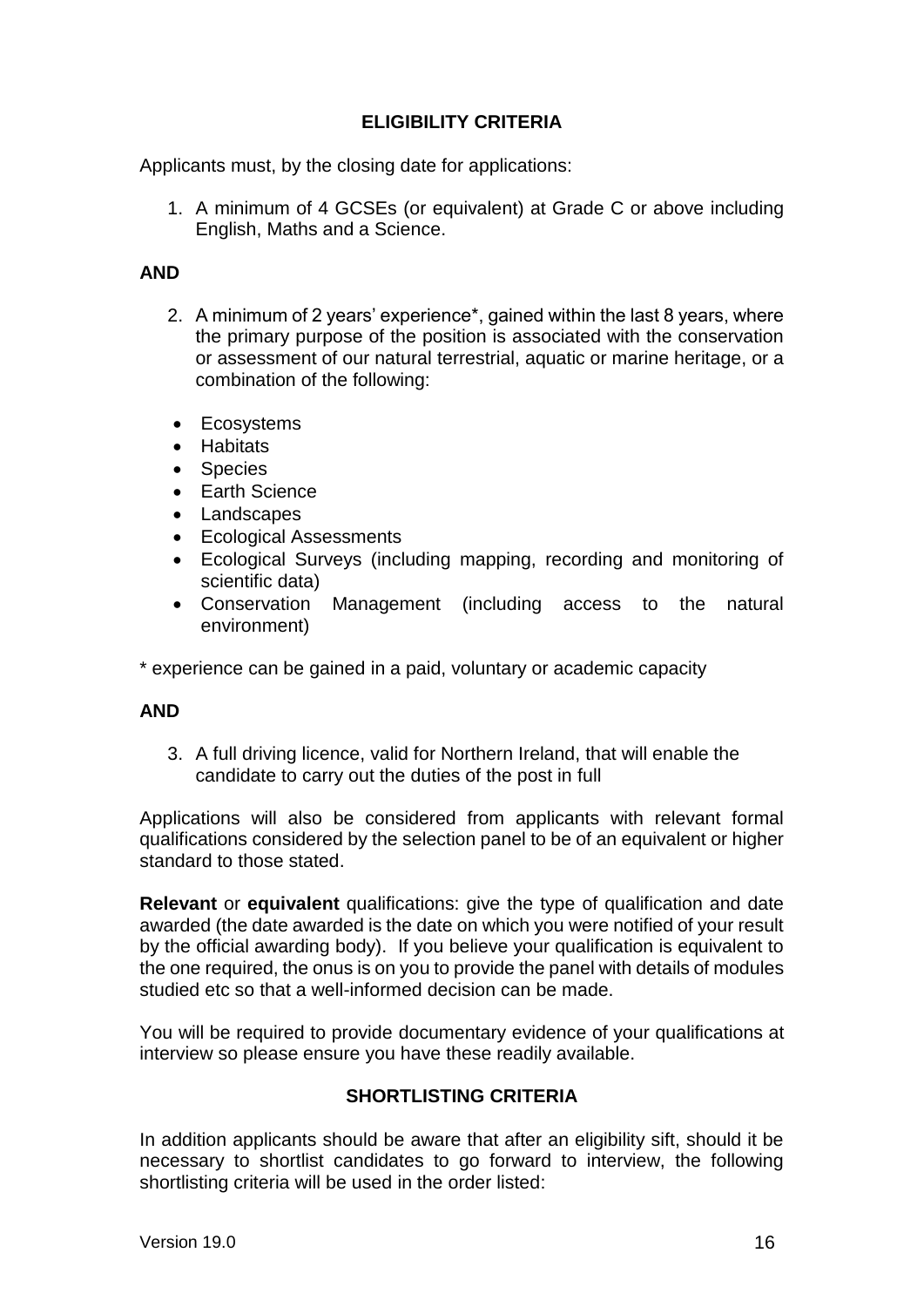- 1. Have an A Level or HND or (equivalent/higher qualification) in a relevant\*\* scientific discipline.
- 2. A degree qualification or (equivalent/higher qualification) result in a relevant\*\* scientific discipline.

Should further shortlisting be required the following shortlisting criteria will be used:

3. Candidates should state how they have at least 1 years' post degree qualification experience\*\* gained within the last 8 years in a paid, voluntary or academic capacity associated with the conservation or assessment of our natural terrestrial, aquatic or marine environment (ecosystems, habitats, species, earth science or landscapes), such as in one or a combination of the following:

- Conducting ecological assessments:
- Conducting ecological surveys (including mapping, recording and monitoring of scientific data and any follow up laboratory analysis);
- Conservation management.

**\*\***Relevant scientific discipline: are those that major in the fields of environmental, biological, ecological, geographical or zoological sciences - give the subject of the qualification and date awarded (the date awarded is the date on which you were notified of your result by the official awarding body). If you believe your qualification is relevant to the role in question, the onus is on you to provide the panel with details of modules studied and project work undertaken etc so that a well-informed decision can be made.

# **Please note:**

- **You should ensure that you provide evidence of your experience in your application form, giving length of experience, examples and dates as required.**
- **It is not sufficient to simply list your duties and responsibilities.**
- **The selection panel will not make assumptions from the title of the applicant's post or the nature of the organisation as to the skills and experience gained.**
- **If you do not provide sufficient detail, including the appropriate dates needed to meet the eligibility criteria, the selection panel will reject your application.**
- **The examples you provide should be concise and relevant to the criteria. This is very important as the examples which you provide may be explored at interview and you may need to be prepared to talk about these in detail if you are invited to interview. It is your unique role the panel are interested in, not that of your team or division.**
- **State clearly your personal involvement in any experience you quote. State "I" statements e.g. I planned meetings, I managed a budget, I**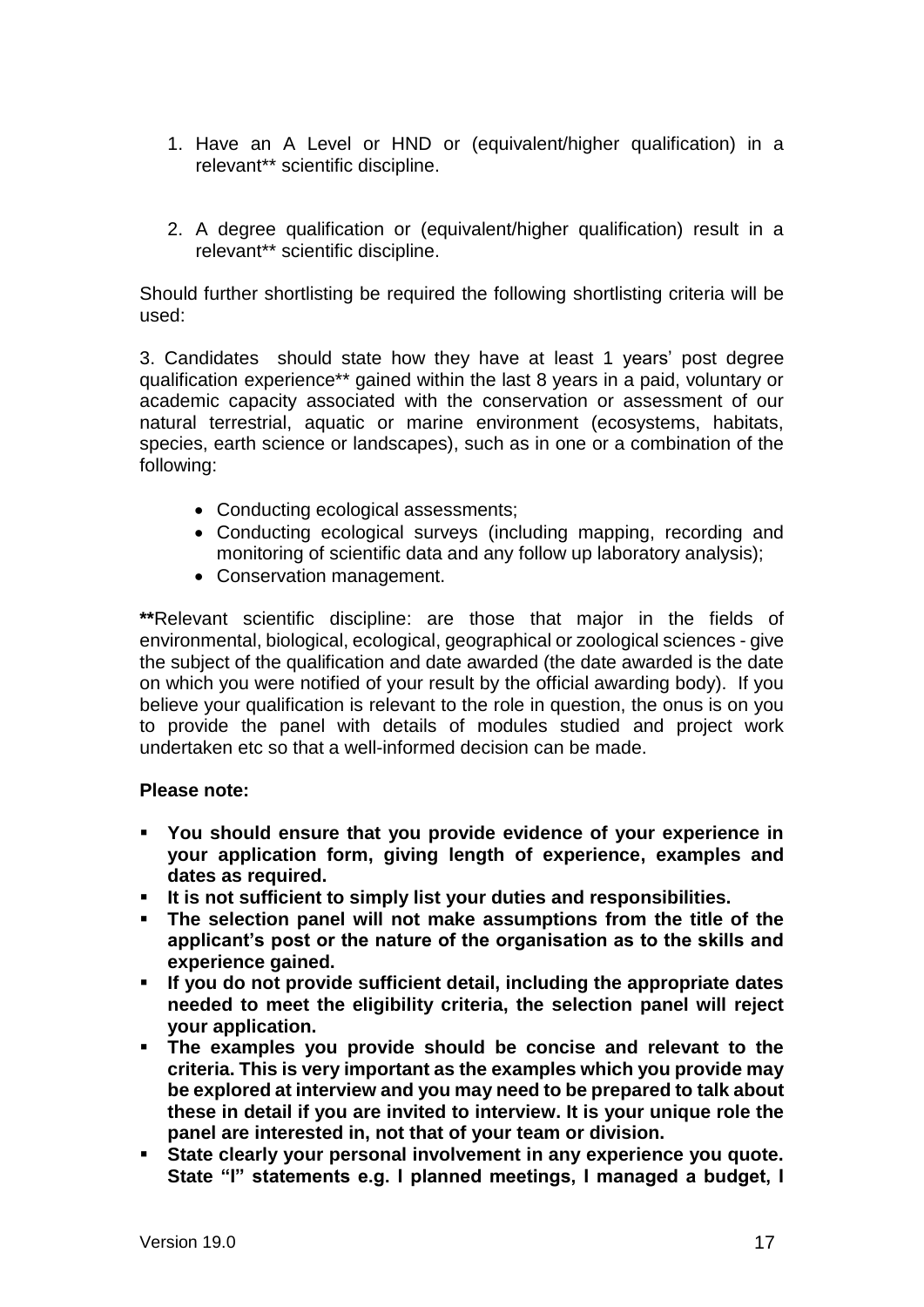**prepared a presentation. It is how you actually carried out a piece of work that the panel will be interested in.**

- **ONLY the details provided by you in your application form (the**  employment history and eligibility criteria) will be provided to the **selection panel for the purpose of determining your eligibility for the post. Please do not include your name in the employment history or eligibility criteria sections.**
- **The NICS competency framework can be accessed via [www.nicsrecruitment.org.uk](http://www.nicsrecruitment.gov.uk/)**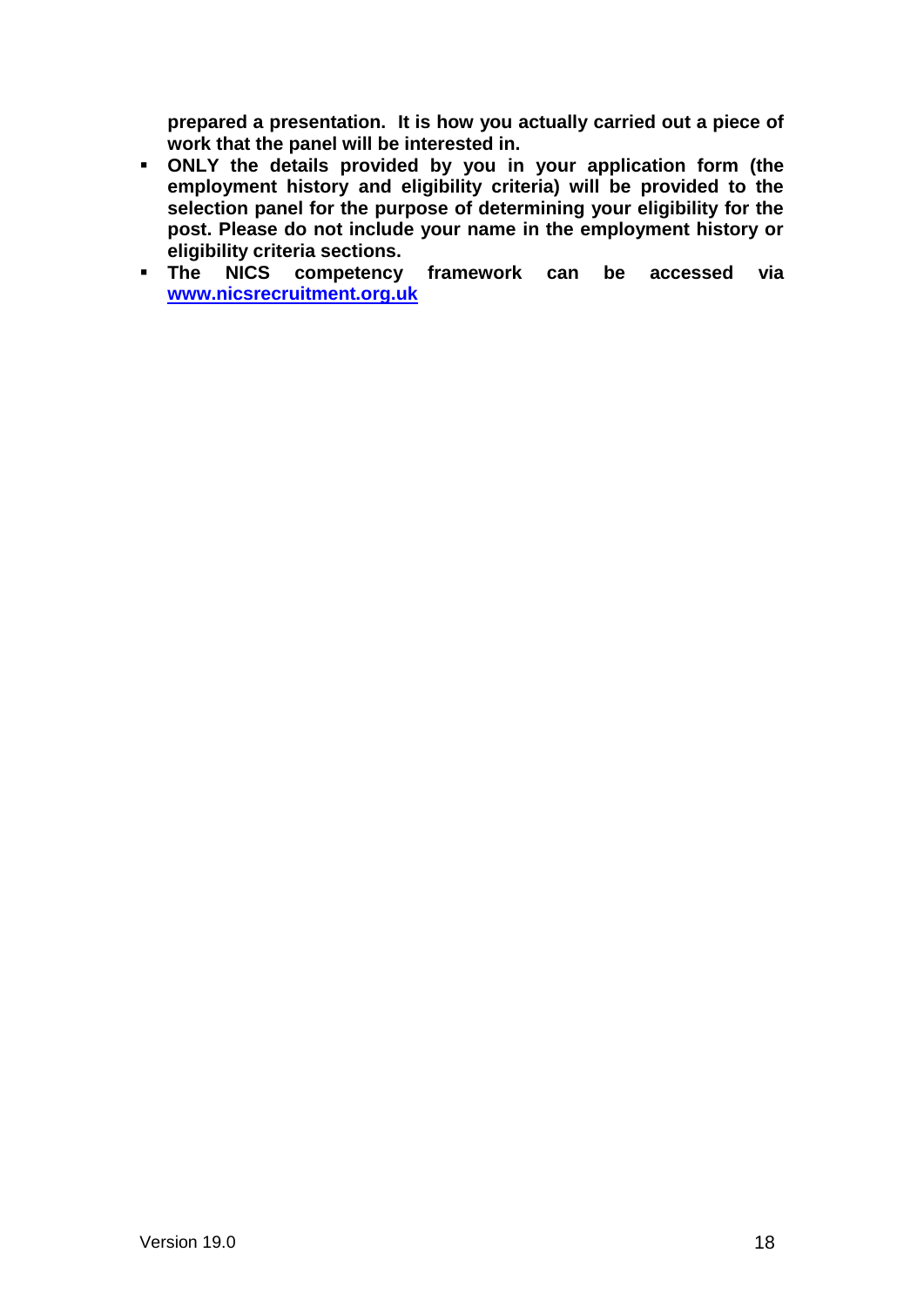# **ASSESSMENT PROCESS**

The selection process will consist of a competence based interview.

# **COMPETENCE BASED INTERVIEWS**

Selection panels will design questions to test the applicant's knowledge and experience in each of the above areas and award marks accordingly.

No notes or personal documentation may be brought into the interview room.

# **1. Seeing the Big Picture**

Seeing the big picture is about having an in-depth understanding and knowledge of how your role fits with, and supports, organisational objectives and the wider public needs. For all staff, it is about focusing your contribution on the activities which will meet Departmental and Programme for Government goals and deliver the greatest value.

#### **Marks available: 30 Minimum standard: 18**

#### **2. Leading and Communicating**

At all levels, effectiveness in this area is about leading from the front and communicating with clarity, conviction and enthusiasm. It is about supporting principles of fairness of opportunity for all and a dedication to a diverse range of citizens.

#### **Marks available: 30**

#### **3. Making Effective Decisions**

Effectiveness in this area is about being objective, using sound judgement, evidence and knowledge to provide accurate, expert and professional advice. For all staff, it means showing clarity of thought, setting priorities, analysing and using evidence to evaluate options before arriving at well reasoned, justifiable decisions.

#### **Marks available: 30 Minimum standard: 18**

# **4. Collaborating and Partnering**

People skilled in this area create and maintain positive, professional and trusting working relationships with a wide range of people within and outside the NICS, to help to achieve business objectives and goals. At all levels, it requires working collaboratively, sharing information and building supportive, responsive relationships with colleagues and stakeholders, whilst having the confidence to challenge assumptions.

#### **Marks available: 30**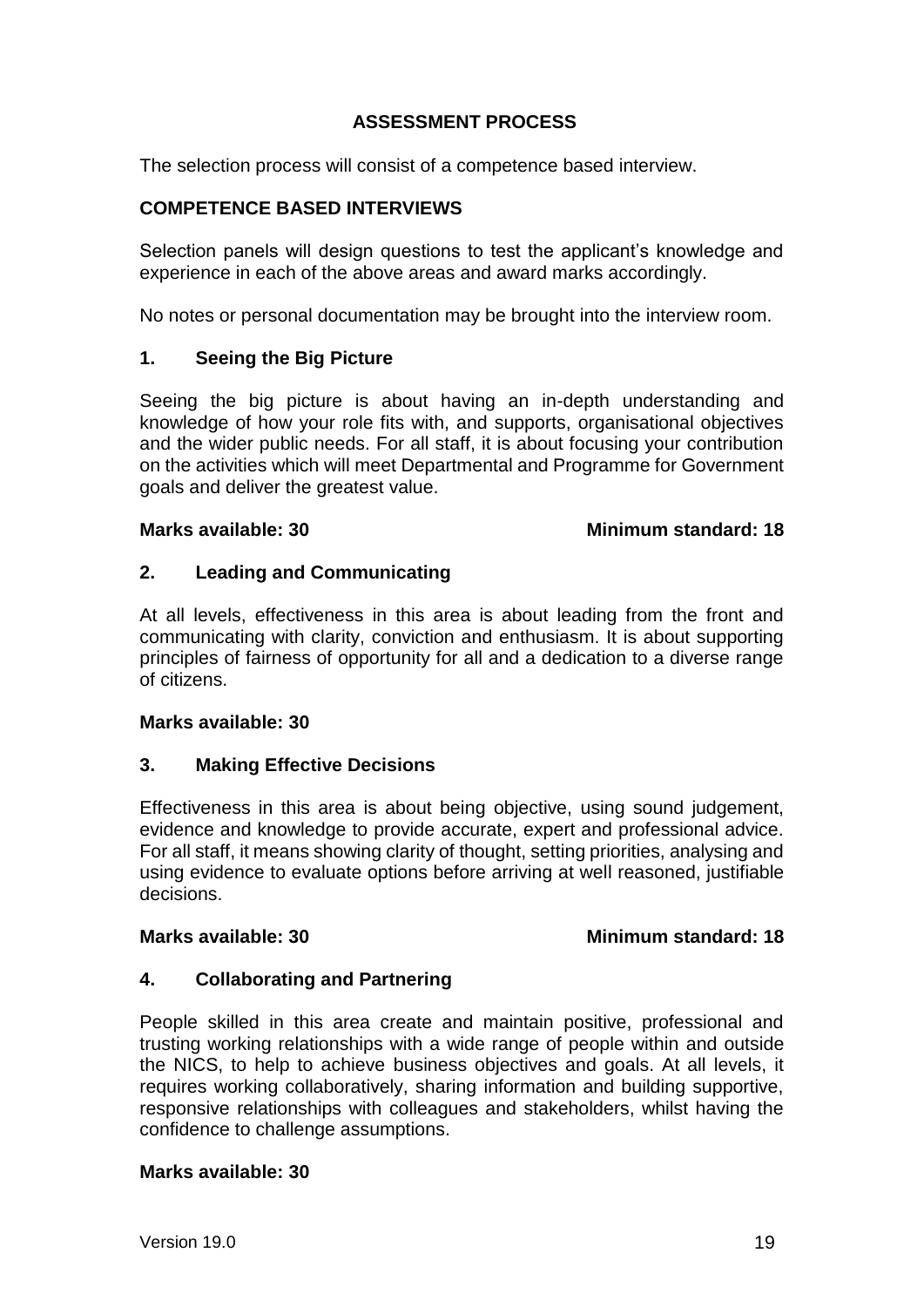# **5. Delivering at Pace**

Effectiveness in this area means focusing on delivering timely performance with energy and taking responsibility and accountability for quality outcomes. For all staff, it is about working to agreed goals and activities and dealing with challenges in a responsive and constructive way.

#### **Marks available: 30**

**Total Marks Available: 150 Overall Pass Mark: 90**

#### **INTERVIEWS**

It is intended that interviews for this post will take place via video conferencing facilities during February 2022.

# **NICS COMPETENCY FRAMEWORK**

The selection process will assess candidates against the NICS competency framework at level 2.

Scientific Officer is analogous to Executive Officer 1 in the NICS.

The NICS competency framework sets out how all NICS employees should work. It puts the Civil Service values of integrity, honesty, objectivity and impartiality at the heart of everything they do, and it aligns to the three highlevel leadership behaviours that every civil servant needs to model as appropriate to their role and level of responsibility: Set Direction; Engage People and Deliver Results.

Competencies are the skills, knowledge and behaviours that lead to successful performance. The framework outlines ten competencies, which are grouped into three clusters. The competencies are intended to be discrete and cumulative, with each level building on the levels below i.e. a person demonstrating a competency at level 3 should be demonstrating levels 1 and 2 as a matter of course.

The Northern Ireland Civil Service competency framework can be accessed via [www.nicsrecruitment.org.uk](http://www.nicsrecruitment.gov.uk/)

**It is important that all candidates familiarise themselves with the competency framework as this forms the basis of the selection process. Should you require assistance in accessing the competency framework please contact HRConnect.**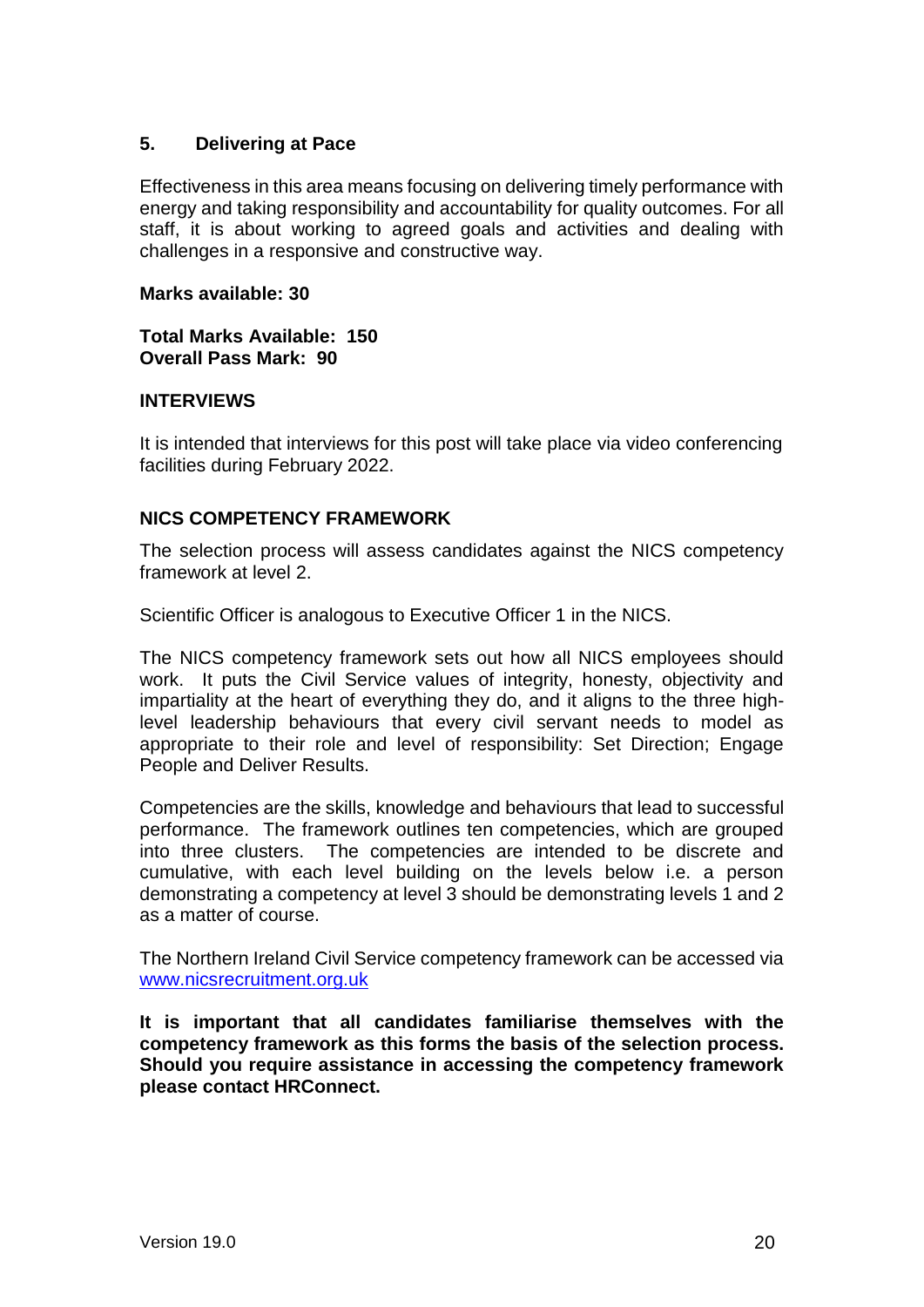# **GUIDANCE FOR APPLICANTS**

# **APPLICATION FORM**

You can apply online at [www.nicsrecruitment.org.uk](http://www.nicsrecruitment.org.uk/)**.**

Please refer to the Candidate Information Booklet before making your application and retain a copy for your reference. The application form is designed to ensure that applicants provide the necessary information to determine how they meet the competition requirements and the eligibility/shortlisting criteria. **All** parts of the application form **must** be completed by the applicant before this application can be considered. Failure to do so may result in disqualification.

#### **Please note:**

- We will not accept CVs, letters, additional pages or any other supplementary material in place of or in addition to completed application forms, unless it is specifically requested in the application form and candidate information booklet.
- All applications must be submitted by the advertised closing date and time.
- Information in support of your application will not be accepted after the closing date for receipt of applications.
- HRConnect will not examine applications until after the closing deadline.
- Do not use acronyms, complex technical detail etc. State for the reader who may not know your employer, your branch or your job.
- Only the employment history, eligibility and shortlisting sections will be made available to the panel.
- When completing the online application, your information is saved as you move through the pages. You may leave the application at any time, providing you have clicked on the 'Save & Continue' button. Once your application has been submitted the option to edit will no longer be available.
- The session timeout for the online application is 40 minutes, if you do not save or change a page within this time you will automatically be logged out and any unsaved work will be lost.
- You must click SUBMIT once you have finished your online application. You will receive an acknowledgement email. Please contact HRConnect if you do not receive an acknowledgment email within 24 hrs.

#### **Help with making your application**

You can get advice or assistance with making an application from your local Jobs and Benefits Office - contact details are available on NIDirect: [https://www.nidirect.gov.uk/contacts/jobs-benefits-offices-jobcentres-and](https://www.nidirect.gov.uk/contacts/jobs-benefits-offices-jobcentres-and-social-security-offices)[social-security-offices](https://www.nidirect.gov.uk/contacts/jobs-benefits-offices-jobcentres-and-social-security-offices) 

You can also get advice or assistance from local disability employment organisations. To find out more about local disability employment organisations contact Northern Ireland Union of Supported Employment (NIUSE), an umbrella group for individuals and organisations promoting opportunities for people with disabilities to access and maintain employment, email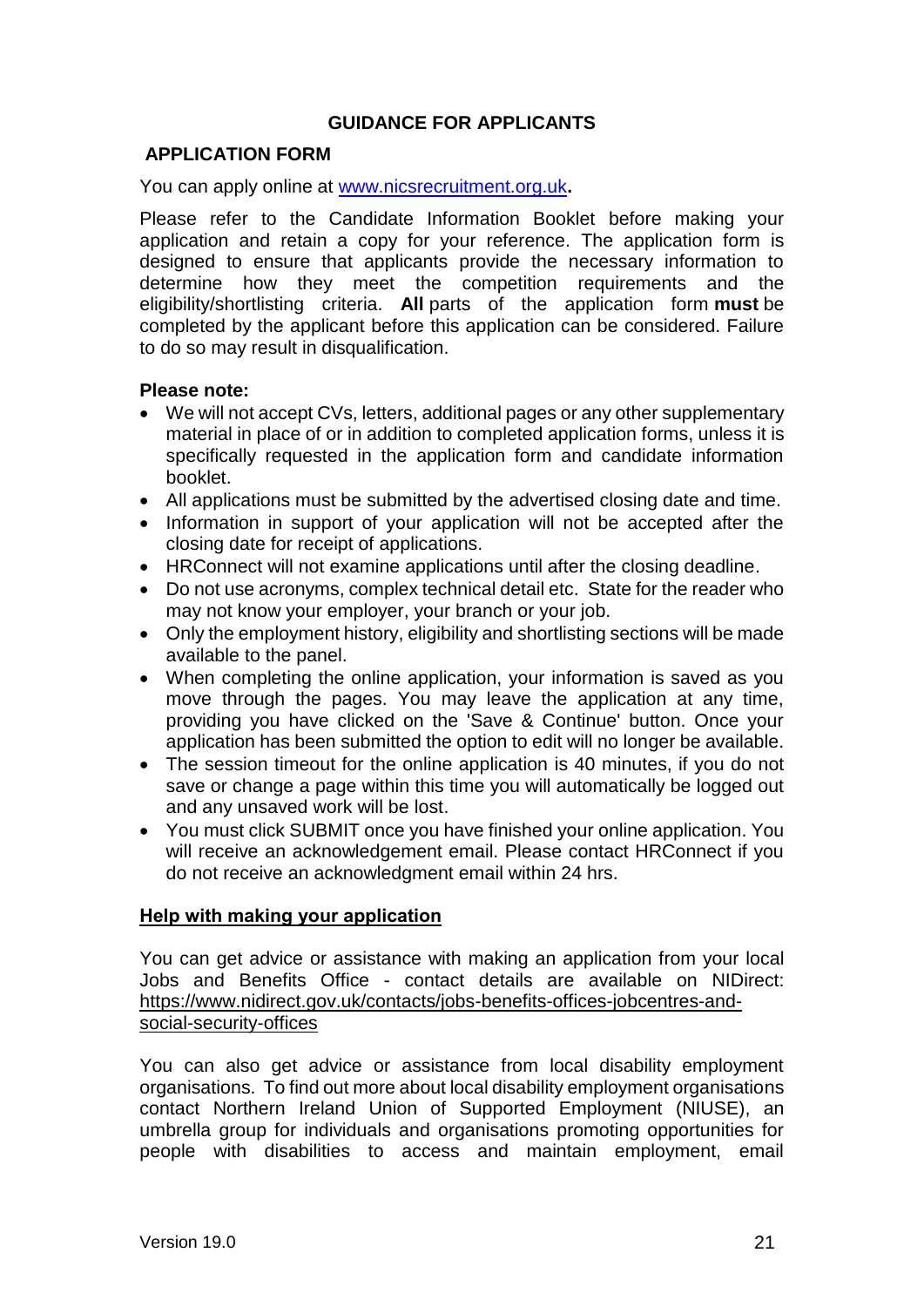info@niuse.org.uk, tel. 0044 (0)28 71 377709, text phone 0044 (0) 28 71 372077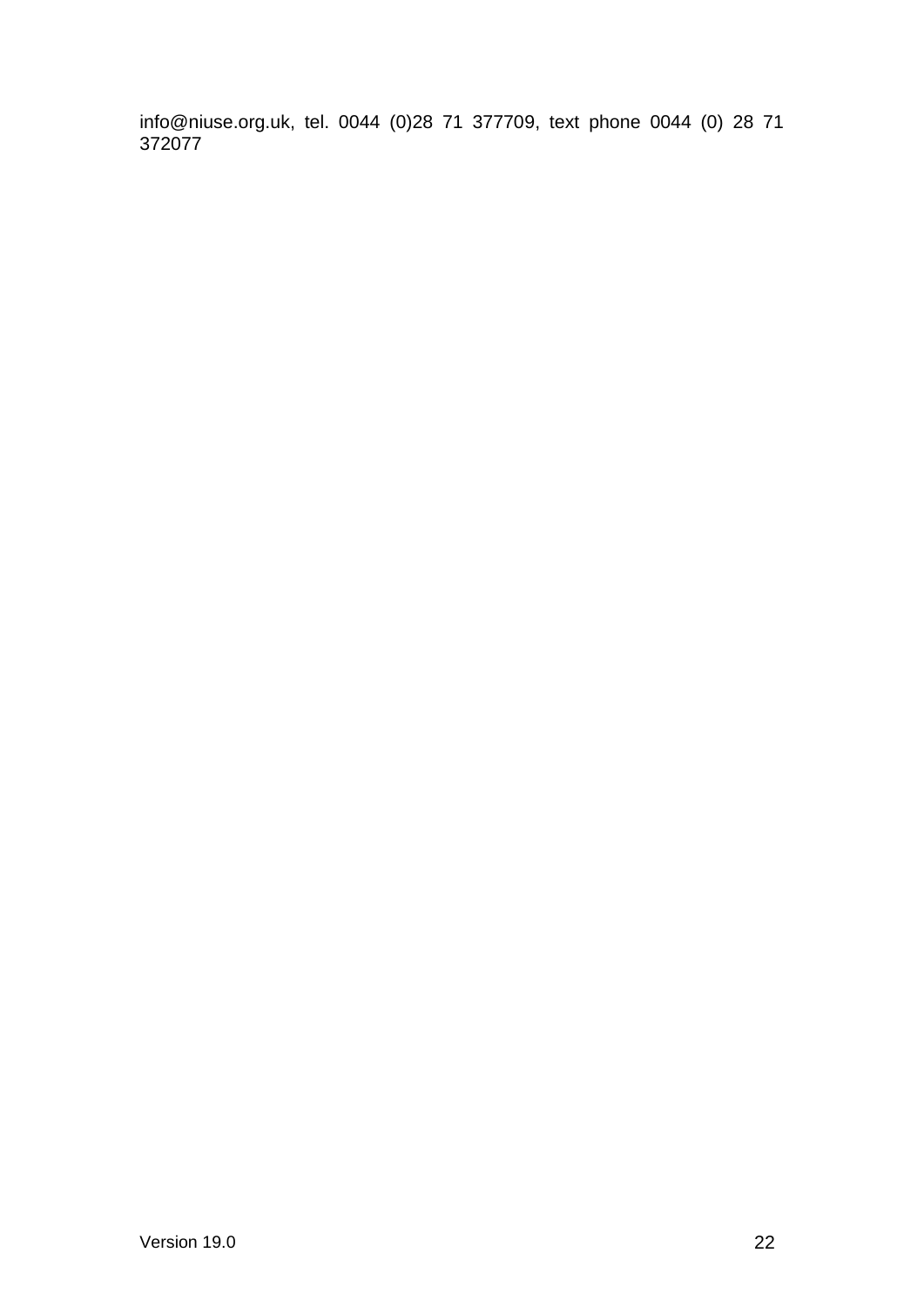# **GUIDANCE FOR APPLICANTS**

#### **INTERVIEW PREPARATION**

# **If this is your first experience of a competence-based interview, bear in mind that it does not require you to:**

- Talk through previous jobs or appointments from start to finish:
- Provide generalised information as to your background and experience; or
- Provide information that is not specifically relevant to the competence the question is designed to test.

#### **A competence-based interview does however require you to:**

- Focus exclusively, in your responses, on your ability to fulfill the competences required for effective performance in the role; and
- Provide specific examples of your experience in relation to the required competence areas.

#### **In preparation for the interview you may wish to think about having a clear structure for each of your examples, such as:**

- Situation briefly outline the situation;
- Task what was your objective, what were you trying to achieve;
- Action what did you actually do, what was your unique contribution;
- Result what happened, what was the outcome, what did you learn.

The panel will ask you to provide specific examples from your past experience to demonstrate the range of behaviours associated with the competences being assessed. You should therefore come to the interview prepared to discuss in detail a range of examples which best illustrate your skills and abilities in each competence area. You may draw examples from any area of your work / life experiences.

For professional and technical posts, questions may be framed in the context of professional elements of the post.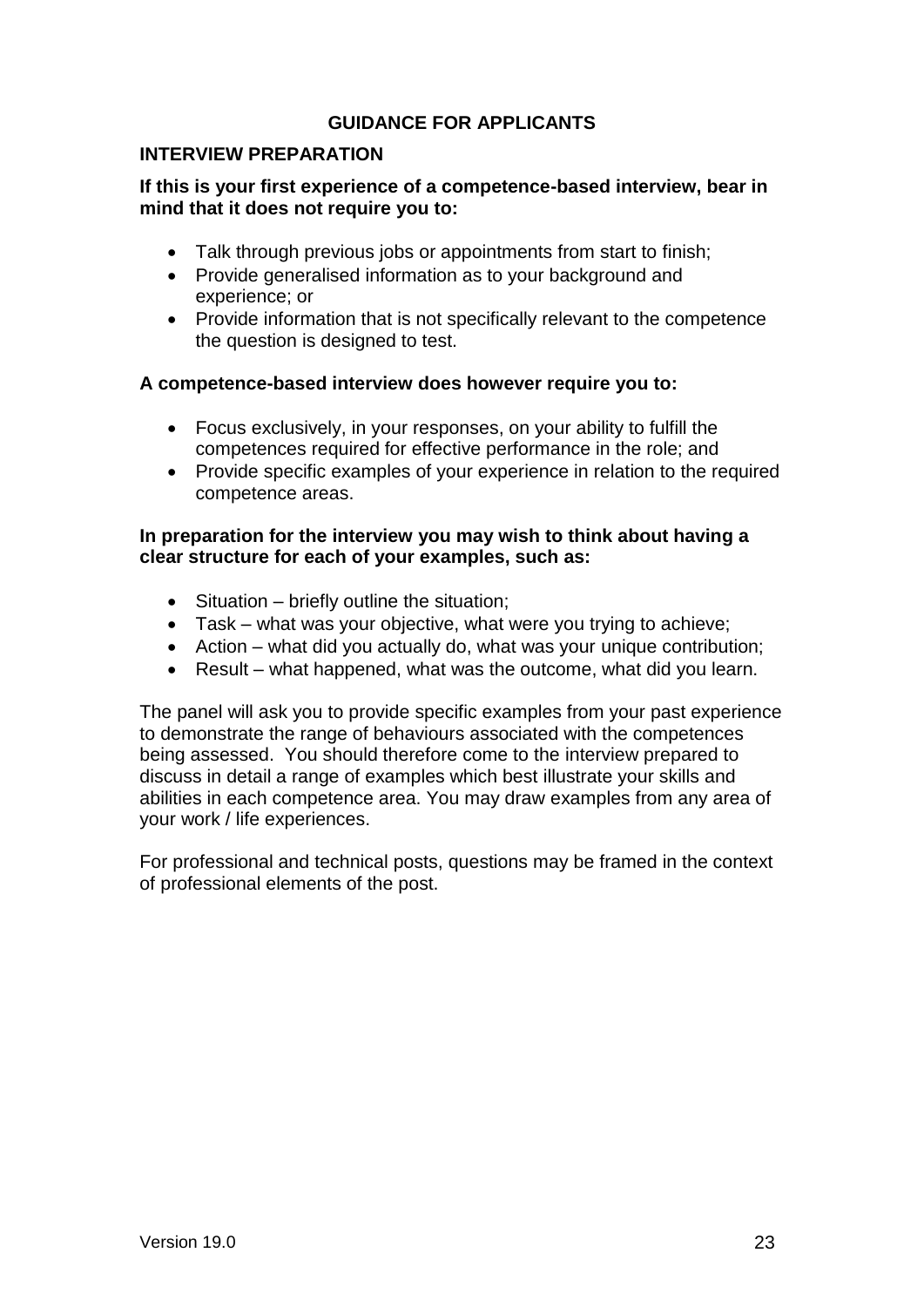# **GENERAL INFORMATION**

#### **The Merit Principle**

In accordance with the Office of the Civil Service Commissioners' Recruitment Code, appointments to the NICS are made under the 'merit principle', where the best person for any given post is selected in fair and open competition.

Further information on the Civil Service Commissioners can be found at [www.nicscommissioners.org.](http://www.nicscommissioners.org/)

# **NICSHR Privacy Notice**

NICSHR are committed to protecting your privacy. HRConnect manage job applications on behalf of NICSHR, in line with the NICSHR privacy notice available via [www.nicsrecruitment.org.uk](https://www.finance-ni.gov.uk/publications/nics-hr-privacy-notice)

# **Offers of Employment**

Candidates will only receive one offer of appointment which, if not accepted, will generally result in withdrawal from the competition.

# **Changes in personal circumstances and contact details**

Please ensure HRConnect are informed immediately of any changes in personal circumstances. It is important that HRConnect have up to date contact details.

# **Transgender Requirements**

Should you currently be going through a phase of transition in respect of gender and wish this to be taken into consideration, in confidence, to enable you to attend any part of the assessment process please contact HRConnect. Details of this will only be used for this purpose and do not form any part of the selection process.

# **Merit List**

**HRConnect will allocate a candidate (or candidates) to a vacancy (or vacancies) in the order listed.** It is presently intended that the merit list for this competition should remain extant for a period of one year. However you should be aware that circumstances may arise in the future where it will be necessary to extend the currency of the merit list for a further period. The merit list will only be extended where cogent practical reasons for doing so arise.

# **Disability Requirements**

We will ask on the application form if you require any reasonable adjustments, due to disability, to enable you to attend any part of the assessment process. Details of any disability are only used for this purpose and do not form any part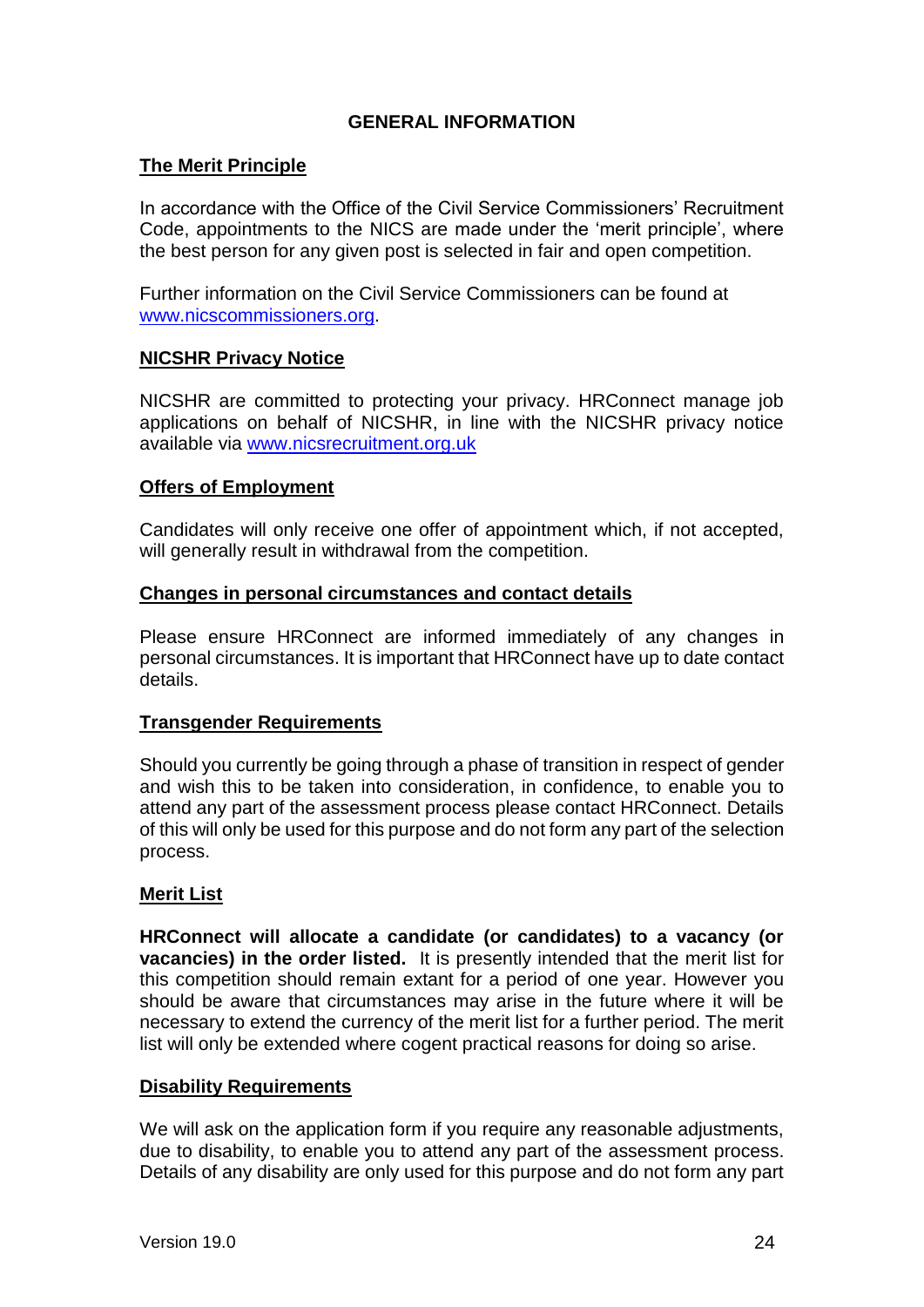of the selection process. If you have indicated on your application that you have a disability and are successful in the selection process and are being considered for appointment, you may be required to outline any adjustments you consider necessary in order for you to take up an appointment. If you wish to discuss your disability requirements further, please contact HRConnect.

# **Documentation**

Identification documents to satisfy the Nationality and Security requirements of the post will be required. Further details regarding acceptable documentation will be issued with an invitation to attend for assessment.

You should ensure that the required documents are readily available. Failure to provide the appropriate documentation when requested will result in your application being rejected.

# **Right to Work and Nationality Requirements**

HRConnect must ensure that you are legally entitled to work in the United Kingdom and satisfy the Nationality requirements for appointment to the NICS. Please note **ALL** applicants for external recruitment will be subject to a Nationality validation check.

Applicants must be either:

- (i) UK national; or
- (ii) National of a Commonwealth country; or
- (iii) National of the Republic of Ireland; or
- (iv) EEA nationals with settled status under the EU Settlement Scheme; or
- (v) Relevant EEA or Turkish nationals working in the Civil Service; or

(vi) Relevant EEA or Turkish nationals who have built up the right to work in the Civil Service; or

(vii) Certain family members of the relevant EEA & Turkish nationals.

For candidates applying under categories iv – vii you are required to provide the following information in the Right to Work and Nationality Requirements response box in Part 1 of your application form. Failure to provide the requested information **WILL** result in your application being rejected.

Category iv – Please provide your 'Share code' in the 'Share code' field which will be used to validate your right to work in the UK. You can find further detail on obtaining your ['share code'](https://www.gov.uk/view-prove-immigration-status) here.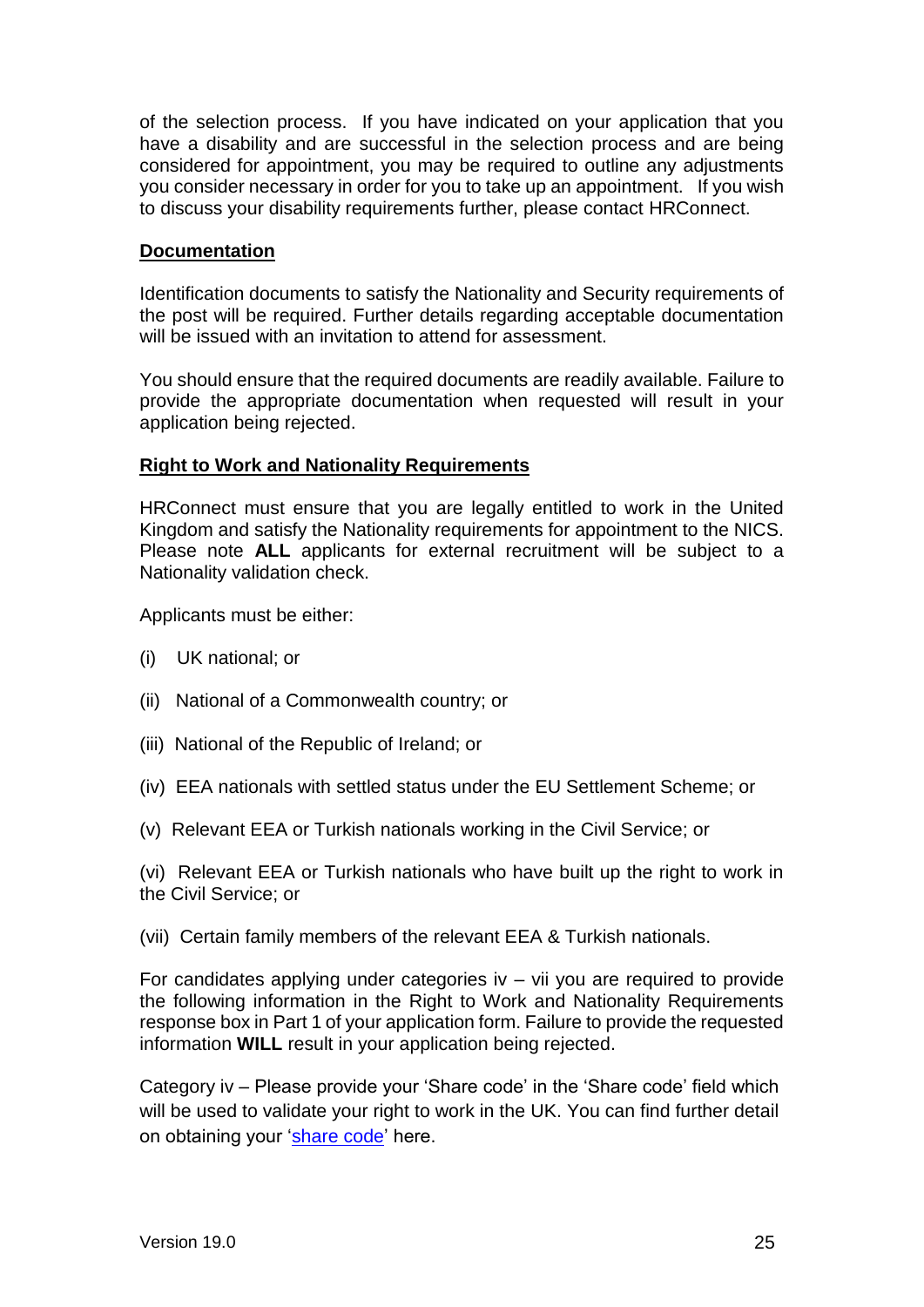Category v - Please provide your 'Share code' in the 'Share code' field which will be used to validate your right to work in the UK. You can find further detail on obtaining your ['share code'](https://www.gov.uk/view-prove-immigration-status) here. You are also required to provide your payroll number in the nationality response box to demonstrate that you are working in the Northern Ireland Civil Service.

Category vi - Please provide your 'Share code' in the 'Share code' field which will be used to validate your right to work in the UK. You can find further detail on obtaining your ['share code'](https://www.gov.uk/view-prove-immigration-status) here. Alternatively please provide confirmation in the nationality response box that you hold indefinite or limited leave to remain in the UK and that this was granted prior to 31st December 2020.

Category vii - Please provide your 'Share code' in the 'Share code' field which will be used to validate your right to work in the UK. You can find further detail on obtaining your ['share code'](https://www.gov.uk/view-prove-immigration-status) here. In addition, please provide evidence in the nationality response box to support your application for applying as a family member of a relevant EEA and Turkish nation. Further documentary evidence may be request from HRConnect to support this.

'Family member of the relevant EEA or Turkish nationals' means:

(i) That national's spouse\*; or

(ii) A direct descendant (child, grandchild etc.) of that national or his/her spouse who is under 21 years of age or is their dependent; or

(iii) A dependent relative in the ascending line (parent, grandparent etc.) of the EEA national or his/her spouse.

\*Note: 'Spouse' does not include a party to a marriage of convenience and in the case of EEA national vocational students family members are restricted to spouses and dependent children only

Where a candidate has a right to work status which has a time limitation, ongoing checks will be in place to ensure the right to work is maintained.

Further guidance on Nationality requirements is available via [www.nicsrecruitment.org.uk.](https://irecruit-ext.hrconnect.nigov.net/pages/content.aspx?Page=how-do-i-apply/useful-information/nationality-guidance)

# **Security**

1. Baseline Personnel Security Standard

For these posts in the NICS the level of vetting is a Baseline Standard. For this check you will be required to provide the following:

a) Your passport *OR*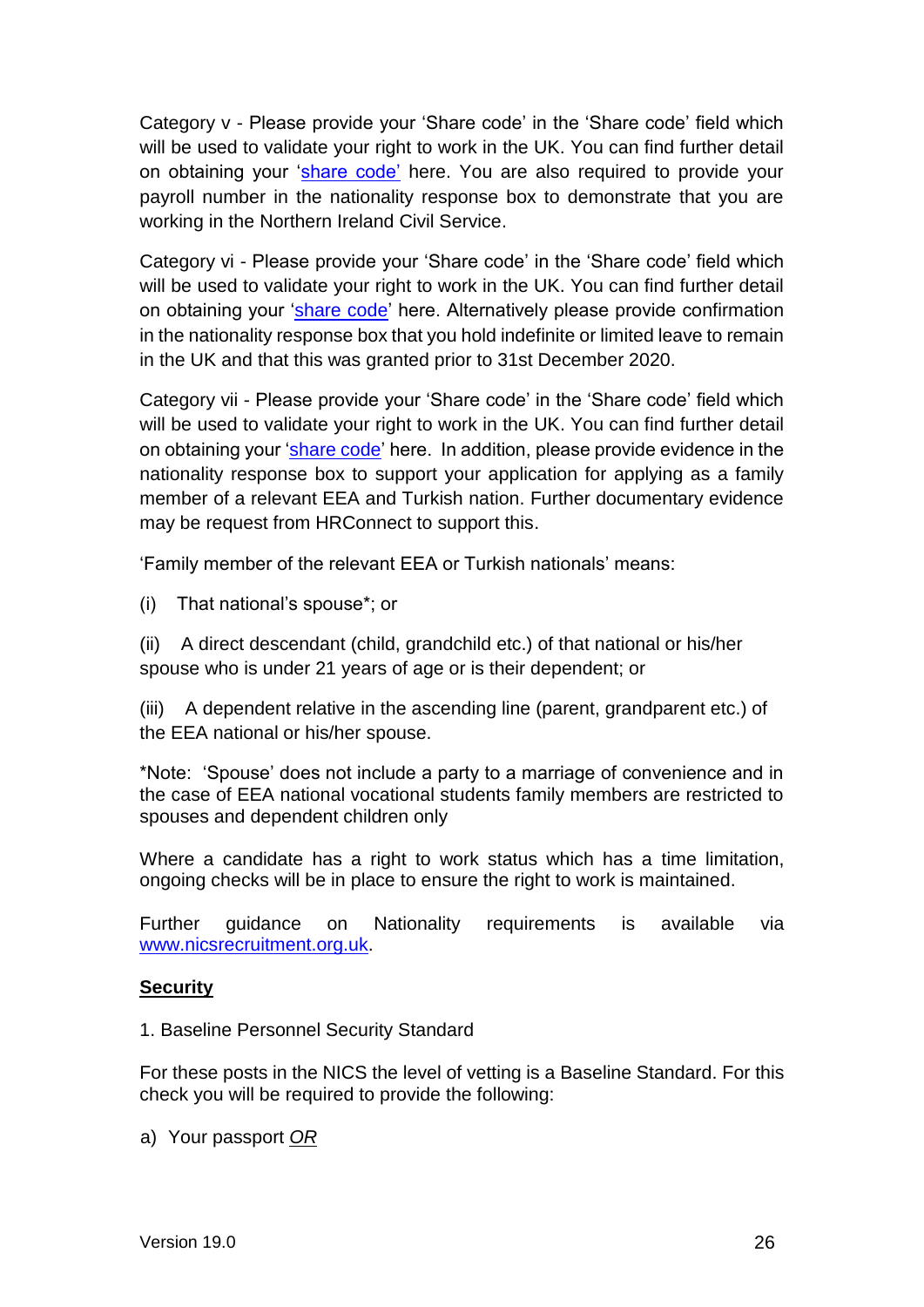- b) A document verifying your permanent National Insurance number (e.g. P45, P60 or National Insurance card) *AND* your birth certificate which includes the names of your parents (long version).
- c) A specimen signature at any assessment event and have this validated against passport, driving licence, application form etc.

Further information regarding the Baseline Personnel Security Standard, including other acceptable documents is available via [www.gov.uk.](https://assets.publishing.service.gov.uk/government/uploads/system/uploads/attachment_data/file/714002/HMG_Baseline_Personnel_Security_Standard_-_May_2018.pdf)

We will organise a Criminal Record Check on all applicants to be carried out by AccessNI. The category of AccessNI check required for this post is;

# **Basic Disclosure Certificate**

You should not put off applying for a post because you have a conviction. We deal with all criminal record information in a confidential manner, and information relating to convictions is destroyed after a decision is made. Further information regarding policy on the recruitment of ex-offenders and the vetting process is available at [www.nicsrecruitment.org.uk](http://www.nicsrecruitment.org.uk/) in Recruitment Policy and Procedures manual.

Security Policy for AccessNI Disclosure Information is available at [www.nicsrecruitment.org.uk](http://www.nicsrecruitment.org.uk/) under Useful Information.

The AccessNI code of practice can be accessed via [www.nidirect.gov.uk/accessni](http://www.nidirect.gov.uk/accessni)

Those applicants who are being considered for appointment will be contacted by HRConnect, normally after interview/test, and will be asked to complete the AccessNI application form. Please note that a request to complete this form should not be seen as a guarantee of an offer of appointment.

Failure to complete the application form and return it within the specified time will be regarded as 'no longer interested in the position' and your application will be withdrawn.

# **Equal Opportunity Monitoring Form**

#### **Please note the Equal Opportunities monitoring section of the application form is mandatory in order to submit an application.**

For guidance on completing the Monitoring Form and to read the NICS Equal Opportunities Policy Statement please refer to the DoF website [www.finance](https://www.finance-ni.gov.uk/articles/equal-opportunities-information-candidates)[ni.gov.uk.](https://www.finance-ni.gov.uk/articles/equal-opportunities-information-candidates)

**Applications from Protestants, young people (people under the age of 35), people with a disability and people from minority ethnic communities are particularly welcomed for this post.**

**The Northern Ireland Civil Service is an Equal Opportunities Employer.**